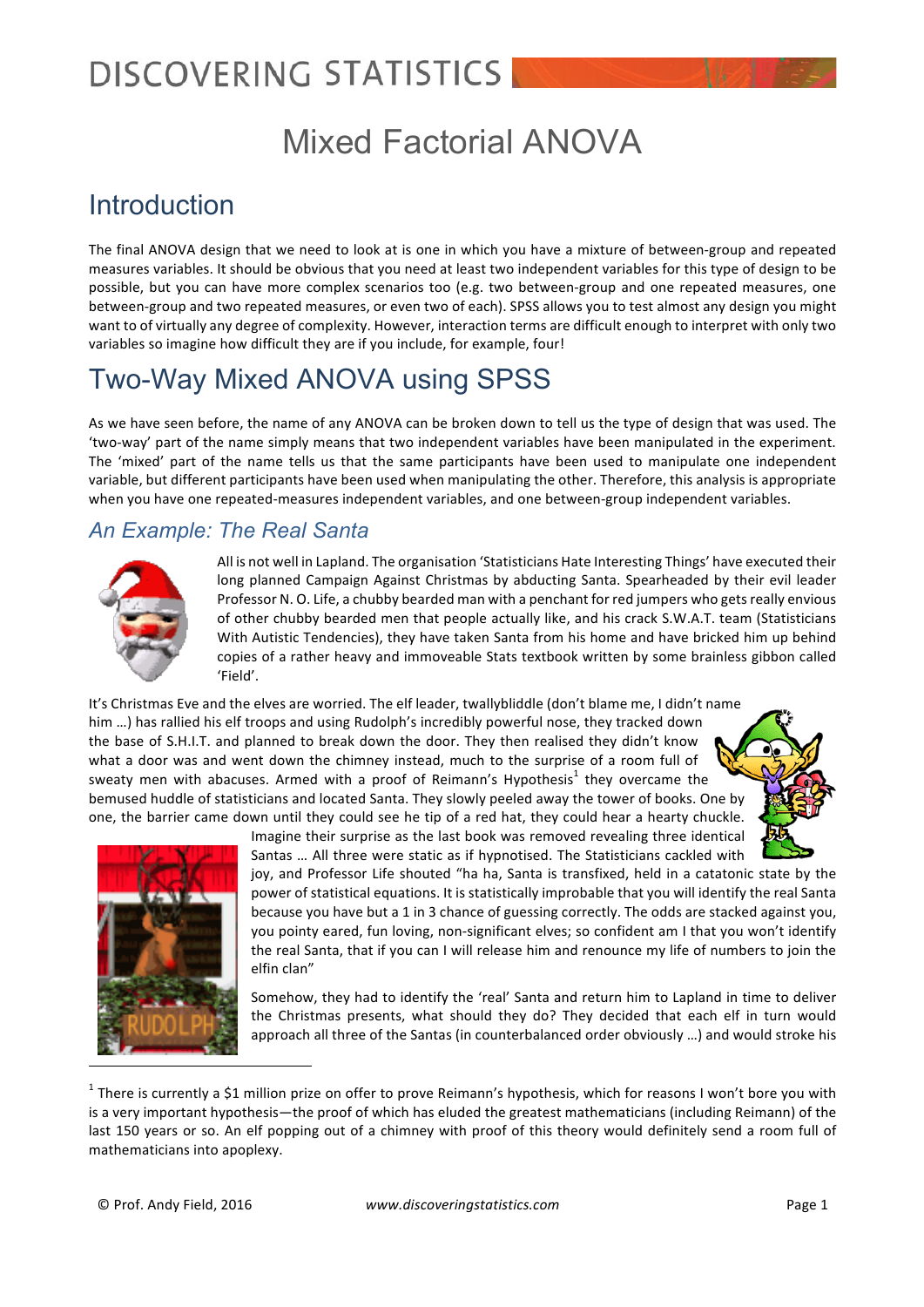beard, sniff him and tickle him under the arms. Having done this the elf would give the Santa a rating from 0 (definitely not the real Santa) to 10 (definitely the real Santa). Just to make doubly sure, they decided to enlist the help of Rudolph and some of his fellow reindeers who'd been enjoying a nice bucket of water outside. These Reindeers have particularly sensitive taste buds and each one licked the three Santas (which the Elves couldn't do because of Elf & Safety regulations ...) and like the elves gave each Santa a rating from 0 to 10 based on his taste.

| Rater        | Ratings of Santa 1 | Ratings of Santa 2 | Ratings of Santa 3      |
|--------------|--------------------|--------------------|-------------------------|
| <b>Elves</b> | $\mathbf 1$        | 3                  | $\mathbf 1$             |
|              | $\overline{2}$     | 5                  | $\overline{\mathbf{3}}$ |
|              | $\overline{4}$     | $\boldsymbol{6}$   | $\boldsymbol{6}$        |
|              | 5                  | $\overline{7}$     | $\overline{\mathbf{4}}$ |
|              | 5 <sub>5</sub>     | $\boldsymbol{9}$   | $\mathbf 1$             |
|              | $\boldsymbol{6}$   | $\mathsf g$        | $\overline{3}$          |
| Reindeer     | $\mathbf 1$        | $10\,$             | $\overline{2}$          |
|              | $\overline{4}$     | $\bf 8$            | $\mathbf 1$             |
|              | $\overline{5}$     | $\overline{7}$     | $\overline{\mathbf{3}}$ |
|              | $\overline{4}$     | $\mathsf g$        | $\mathbf 2$             |
|              | $\overline{2}$     | $10\,$             | $\overline{4}$          |
|              | 5                  | $10\,$             | $\overline{2}$          |

Table 1: Data for the Santa example

### *Entering the Data*

The independent variables were the Santa that was being assessed (Santa 1 2 or 3) and whether the rating was made by an elf or a reindeer. The dependent variable was the elf's rating out of 10.

To enter these data into SPSS we use the same procedure as the repeated measures ANOVA that we came across last week, except that we also need a variable (column) that codes whether the helper was an elf or a reindeer.



 $\rightarrow$  Levels of repeated measures variables go in different columns of the SPSS data editor.

 $\rightarrow$  Data from different people go in different rows of the data editor, therefore, levels of betweengroup variables go in a single column (a coding variable).

Therefore, separate columns should represent each level of a repeated measures variable and a fourth column should be made with numbers representing whether the rater was an elf or a reindeer. So, create a column and call it rater. Use the value 1 to represent elves, and 2 to represent reindeer (and remember to change the 'values' property so that we know what these numbers represent, and to change the 'measure' property to 'nominal' so that SPSS knows that rater is a categorical variable.

ü Save these data in a file called **TheRealSanta.sav**

### *The Main Analysis*

To conduct an ANOVA using a repeated measures design, select the *define factors* dialog box by following the menu path Analyze General Linear Model Repeated Measures...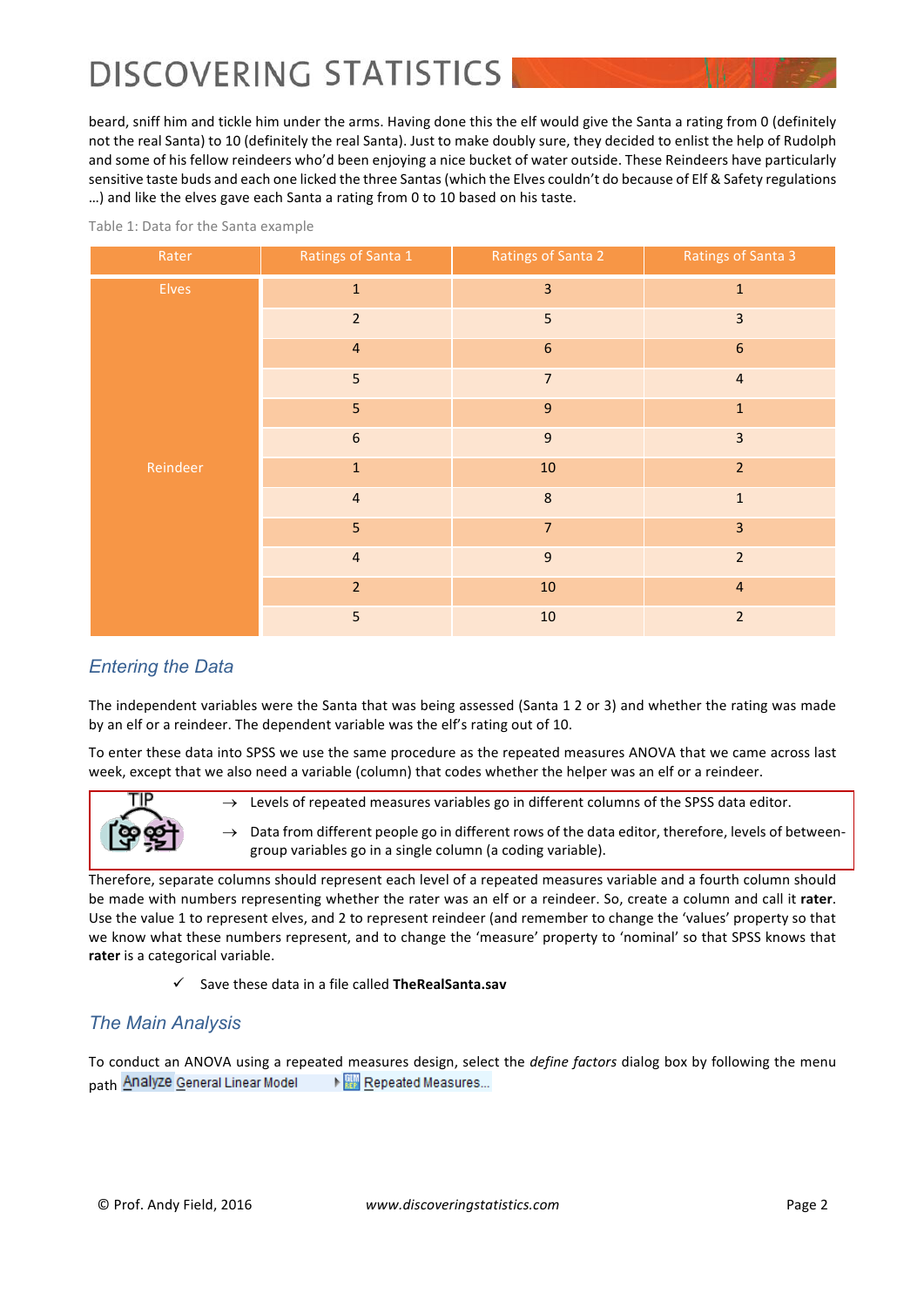

#### Figure 1: *Define Factors* dialog box for repeated measures ANOVA

In the *Define Factors* dialog box, you are asked to supply a name for the within-subject (repeated-measures) variable. In this case the repeated measures variable was the Santa that the Elves/Reindeer tested, so replace the word *factor1* with the word *Santa*. The name you give to the repeated measures variable cannot have spaces. When you have given the repeated measures factor a name, you have to tell the computer how many levels there were to that variable (i.e. how many experimental conditions there were). In this case, there were 3 different Santas that the Elves/Reindeers had to rate, so we have to enter the number 3 into the box labelled *Number of Levels*. Click on  $\Box$  to add this variable to the list of repeated measures variables. This variable will now appear in the white box at the bottom of the dialog box and appears as *Santa(3)*. If your design has several repeated measures variables then you can add more factors to the list. When you have entered all of the repeated measures factors that were measured click on **Define** to go to the *Main Dialog Box*.

The Main dialog box has a space labelled within subjects variable list that contains a list of 3 question marks proceeded by a number. These question marks are for the variables representing the 3 levels of the independent variable. The variables corresponding to these levels should be selected and placed in the appropriate space. We have only 3 variables in the data editor, so it is possible to select all three variables at once (by clicking on the variable at the top, holding the mouse button down and dragging down over the other variables). The selected variables can then be transferred by dragging them or clicking on  $\rightarrow$ 

When all three variables have been transferred, you can select various options for the analysis. There are several options that can be accessed with the buttons at the bottom of the main dialog box. These options are similar to the ones we have already encountered.

So far the procedure has been similar to a one-way repeated measures design (last week). However, we have a mixed design here, and so we also need to specify our between-group factor as well. We do this by selecting rater in the

variables list and dragging it to the box labelled *Between-Subjects Factors* (or click on **)**. The completed dialog box should look exactly like Figure 3. I've already discussed the options for the buttons at the bottom of this dialog box, so I'll talk only about the ones of particular interest for this example.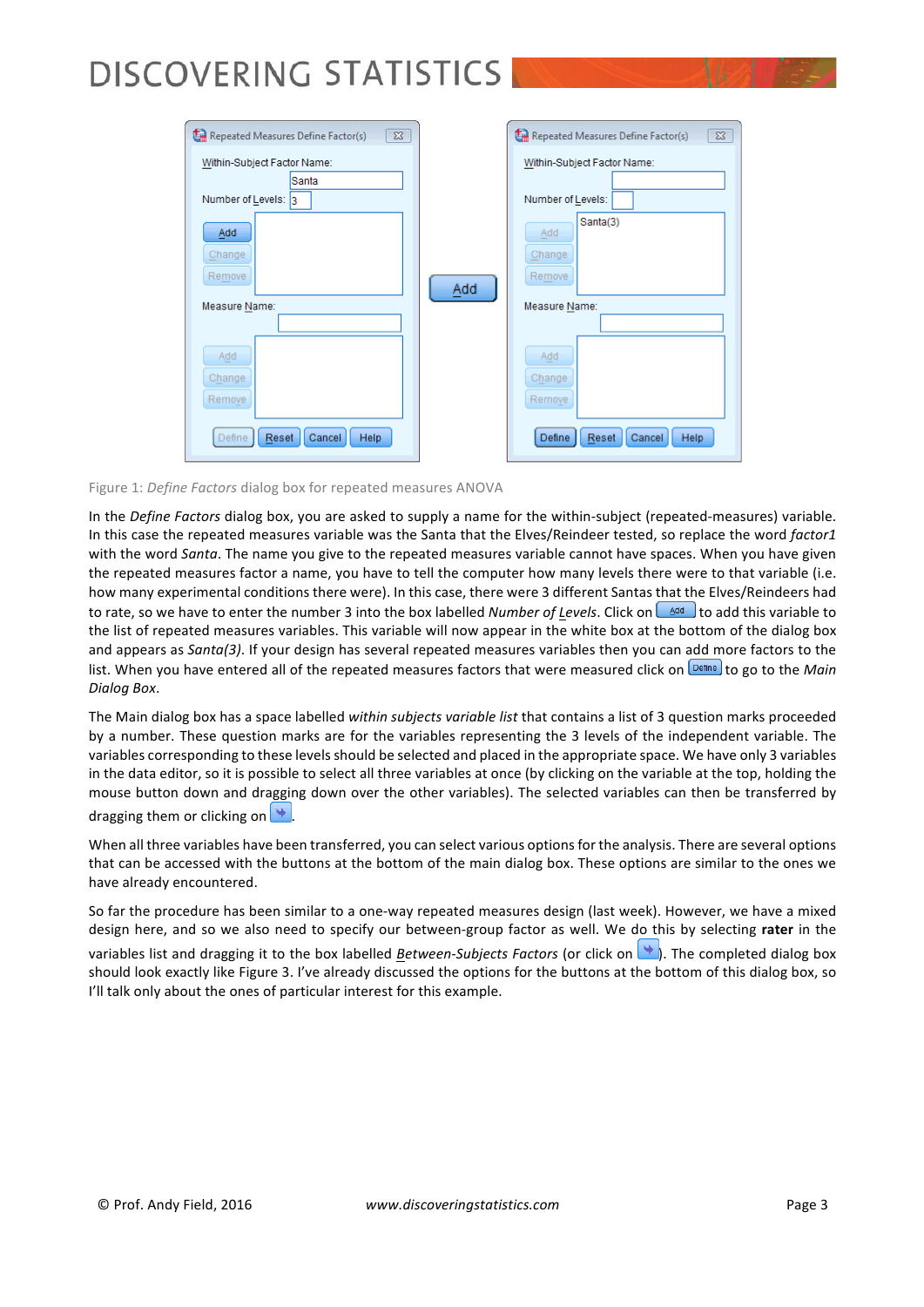| <b>Zal Repeated Measures</b>                                                                       |         |                                                                  | 百官                                                          |  |  |  |
|----------------------------------------------------------------------------------------------------|---------|------------------------------------------------------------------|-------------------------------------------------------------|--|--|--|
| . Type of Rater [Rater]<br>Rating of Santa # 1 []<br>Rating of Santa # 2 [<br>Rating of Santa # 31 | ₩       | Within-Subjects Variables<br>(Santa):<br>$-7(1)$<br>7(2)<br>7.01 | Model<br>Contrasts<br>Plots<br>Post Hoc.<br>Save<br>Options |  |  |  |
|                                                                                                    | ×.<br>唾 | Between-Bubjects Factor(s):<br>Covariates:                       |                                                             |  |  |  |
| Reset Cancel<br>OK.<br>Paste.<br>Help.                                                             |         |                                                                  |                                                             |  |  |  |

| . Type of Rater (Rater) | $\rightarrow$<br>u | Within-Subjects Variables<br>(Santa):<br>santa1(1)<br>santa2(2)<br>santa3(3) | Model<br>Contrasts<br>Piota<br>Post Hoc.<br>Save<br>Options |
|-------------------------|--------------------|------------------------------------------------------------------------------|-------------------------------------------------------------|
|                         | ÷                  | Between-Subjects Factor(s):                                                  |                                                             |
|                         | ₩                  | Covariates:                                                                  |                                                             |

Figure 2: Main dialog box for repeated measures ANOVA



#### Figure 3

#### *Post Hoc Tests*

There is no proper facility for producing post hoc tests for repeated measures variables in SPSS! However, consult your handout from last week to tell you about using Bonferroni corrected *t*-tests.

#### *Graphing Interactions*

When there are two or more factors, the *plots* dialog box is a convenient way to plot the means for each level of the factors. This plot will be useful for interpreting the meaning of the interaction effects. To access this dialog box click on **Plots...** Select santa from the variables list on the left-hand side of the dialog box and drag it to the space labelled *Horizontal Axis* (or click on **)**. In the space labelled *Separate Lines* we need to place the remaining independent variable: Rater. It is down to your discretion which way round the graph is plotted. When you have moved the two independent variables to the appropriate box, click on  $\Box$  and this interaction graph will be added to the list at the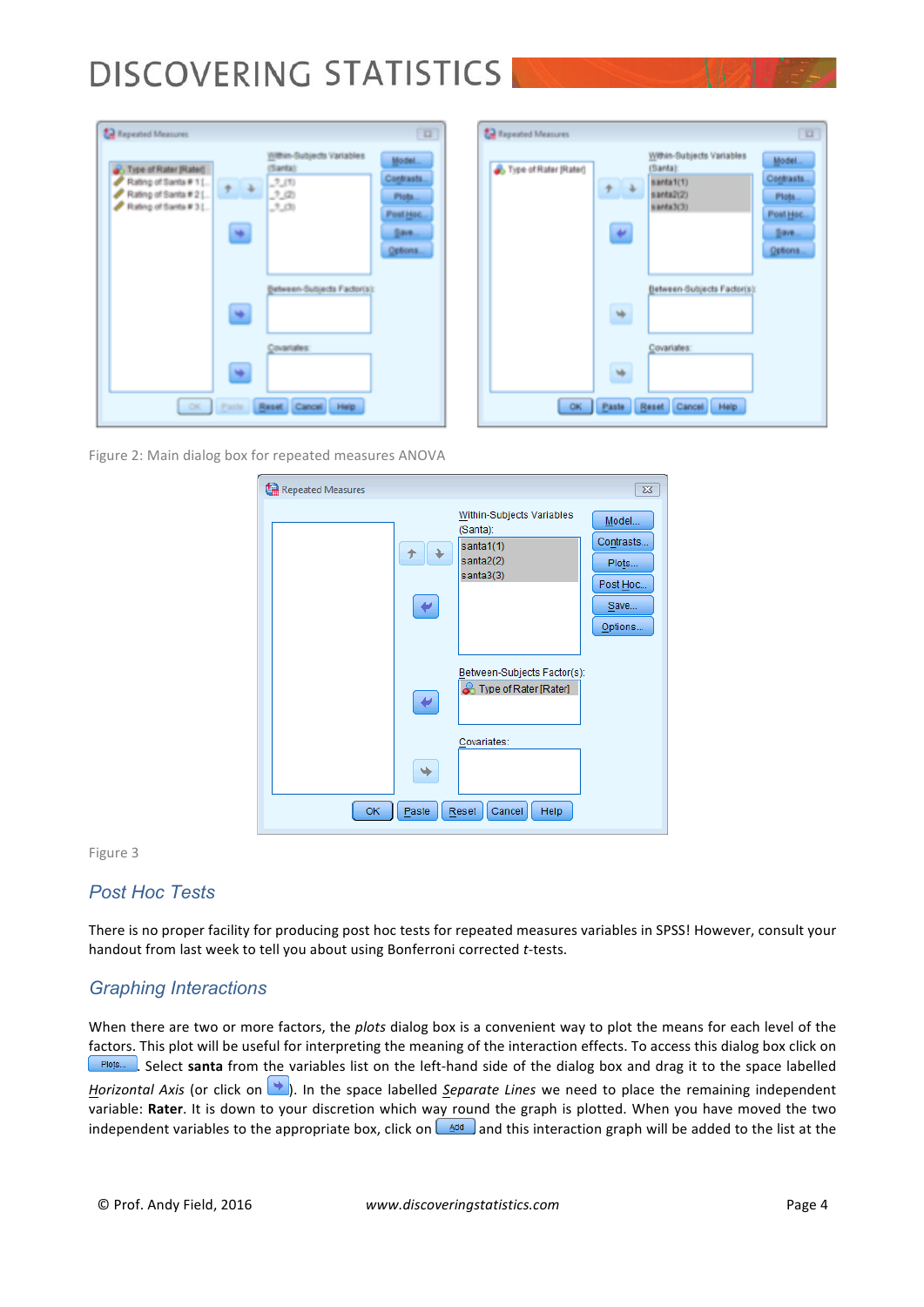bottom of the box (see Figure 4). When you have finished specifying graphs, click on **Continue** to return to the main dialog box.

| Repeated Measures: Profile Plots                                                                                 | Repeated Measures: Profile Plots                                                                                |
|------------------------------------------------------------------------------------------------------------------|-----------------------------------------------------------------------------------------------------------------|
| $\Sigma$                                                                                                         | $\Sigma$                                                                                                        |
| Horizontal Axis:<br>Factors:<br>٠<br>Santa<br>Rater<br>Santa<br>Separate Lines:<br>Rater<br>Separate Plots:<br>٠ | Factors:<br>Horizontal Axis:<br>⇒<br>Rater<br>Santa<br>Separate Lines:<br>٠<br>Separate Plots:<br>$\rightarrow$ |
| Chonge Remove                                                                                                    | Add                                                                                                             |
| Plots:                                                                                                           | Plots:                                                                                                          |
| Add (                                                                                                            | Change                                                                                                          |
| <b>Separate</b>                                                                                                  | Remove                                                                                                          |
| Continue<br>Help<br>Cancel                                                                                       | Santa*Rater<br>Help<br>Continue<br>Cancel                                                                       |



### *Additional Options*

The final options, that haven't previously been described, can be accessed by clicking **Options.** in the main dialog box. The *options* dialog box (Figure 5) has various useful options. You can ask for descriptive statistics, which will provide the means, standard deviations and number of participants for each level of the independent variable. The option for homogeneity of variance tests is active because there is a between group factor and we should select this to get Levene's test (see your handout on Bias from week 1).

| Repeated Measures: Options                                                                                                                              | $\Sigma$                                                                                                                                                |                                                      |
|---------------------------------------------------------------------------------------------------------------------------------------------------------|---------------------------------------------------------------------------------------------------------------------------------------------------------|------------------------------------------------------|
| Estimated Marginal Means:<br>Factor(s) and Factor Interactions:<br>(OVERALL)<br>Rater<br>Santa<br>Rater*Santa                                           | Display Means for:<br>Rater<br>Santa<br>Rater*Santa<br>Compare main effects                                                                             |                                                      |
|                                                                                                                                                         | Confidence interval adjustment:<br>Bonferroni                                                                                                           |                                                      |
| Display-<br>Descriptive statistics<br>Estimates of effect size<br>Observed power<br>Parameter estimates<br><b>SSCP</b> matrices<br>Residual SSCP matrix | <b>Transformation matrix</b><br>Homogeneity tests<br>Spread vs. level plot<br>F<br>Residual plot<br>Lack of fit<br>E<br>General estimable function<br>E | LSD(none)<br>LSD(none)<br><b>Bonferroni</b><br>Sidak |
| Significance level: 05<br>Continue                                                                                                                      | Confidence intervals are 95.0%<br>Cancel<br>Help                                                                                                        |                                                      |

Figure 5: Options dialog box

Perhaps the most useful feature is that you can get some post hoc tests via this dialog box. To specify post hoc tests, select the repeated measures variable (in this case Santa) from the box labelled *Estimated Marginal Means: Factor(s)*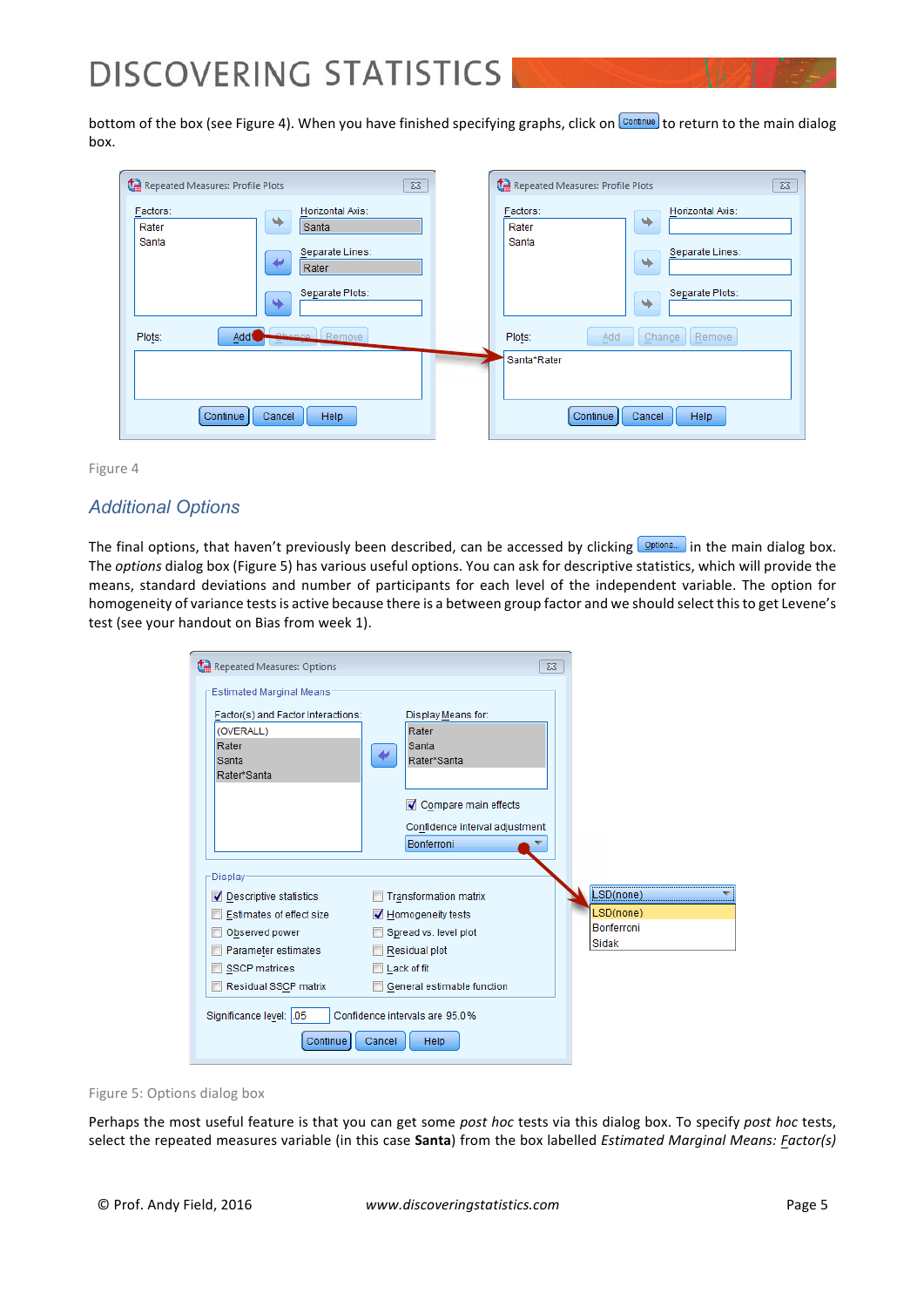*and Factor Interactions* and drag it to the box labelled *Display Means for* (or click on **)**. Once a variable has been transferred, the box labelled *Compare main effects* ( **a** Compare main effects) becomes active and you should select this option. If this option is selected, the box labelled *Confidence interval adjustment* becomes active and you can click on  $\blacktriangleright$  to see a choice of three adjustment levels. The default is to have no adjustment and simply perform LSD(none) a Tukey LSD post hoc test (this is not recommended). The second option is a Bonferroni correction (recommended for the reasons mentioned above), and the final option is a Sidak correction, which should be selected if you are concerned about the loss of power associated with Bonferroni corrected values.

When you have selected the options of interest, click on  $\frac{\text{Countimize}}{\text{tot}}$  to return to the main dialog box, and then click on  $\frac{\text{OK}}{\text{tot}}$ to run the analysis.

### *Descriptive statistics and other Diagnostics*

SPSS Output 1 shows the initial diagnostics statistics. First, we are told the variables that represent each level of the independent variable. This box is useful mainly to check that the variables were entered in the correct order. The following table provides basic descriptive statistics for the four levels of the independent variable. From this table we can see that, on average, Santa 2 was rated highest (i.e. most likely to be the real Santa) by both elves and reindeer, note that the reindeers gave particularly high ratings of Santa 2.

| Within-Subjects Factors |        |  |  |  |  |
|-------------------------|--------|--|--|--|--|
| Measure: MEASURE        |        |  |  |  |  |
| Dependent               |        |  |  |  |  |
| Variable<br>Santa       |        |  |  |  |  |
| santa1                  |        |  |  |  |  |
| $\overline{2}$          | santa2 |  |  |  |  |
| 3                       | santa3 |  |  |  |  |

| <b>Descriptive Statistics</b> |               |      |                |    |  |  |
|-------------------------------|---------------|------|----------------|----|--|--|
|                               | Type of Rater | Mean | Std. Deviation | N  |  |  |
| Rating of Santa#1             | Elf           | 3.83 | 1.941          | 6  |  |  |
|                               | Reindeer      | 3.50 | 1.643          | 6  |  |  |
|                               | Total         | 3.67 | 1.723          | 12 |  |  |
| Rating of Santa#2             | Elf           | 6.50 | 2.345          | 6  |  |  |
|                               | Reindeer      | 9.00 | 1.265          | 6  |  |  |
|                               | Total         | 7.75 | 2.221          | 12 |  |  |
| Rating of Santa#3             | Elf           | 3.00 | 1.897          | 6  |  |  |
|                               | Reindeer      | 2.33 | 1.033          | 6  |  |  |
|                               | Total         | 2.67 | 1.497          | 12 |  |  |

SPSS Output 1

### *Assessing Sphericity*

Last week you were told that SPSS produces a test that looks at whether the data have violated the assumption of sphericity. The next part of the output contains information about this test.



- $\rightarrow$  Mauchly's test should be nonsignificant if we are to assume that the condition of sphericity has been met.
- If it is significant we must use Greenhouse-Geisser or Huyn-Feldt corrected degrees of freedom to asses the significance of the corresponding *F*.

SPSS Output 2 shows Mauchly's test for the Santa data, and the important column is the one containing the significance vale. The significance value is .788, which is more than .05, so we can reject the hypothesis that the variances of the differences between levels were significantly different. In other words the assumption of sphericity has been met.

SPSS Output 3 shows the results of the 'repeated measures' part of the ANOVA (with corrected *F* values). The output is split into sections that refer to each of the effects in the model and the error terms associated with these effects (a bit like the general table earlier on in this handout). The interesting part is the significance values of the *F*-ratios. If these values are less than .05 then we can say that an effect is significant. Looking at the significance values in the table it is clear that both of the effects are significant. The effect of the between group variable (Rater) is found in a different table, which we'll look at next because I will examine each of the effects that we need to analyse in turn.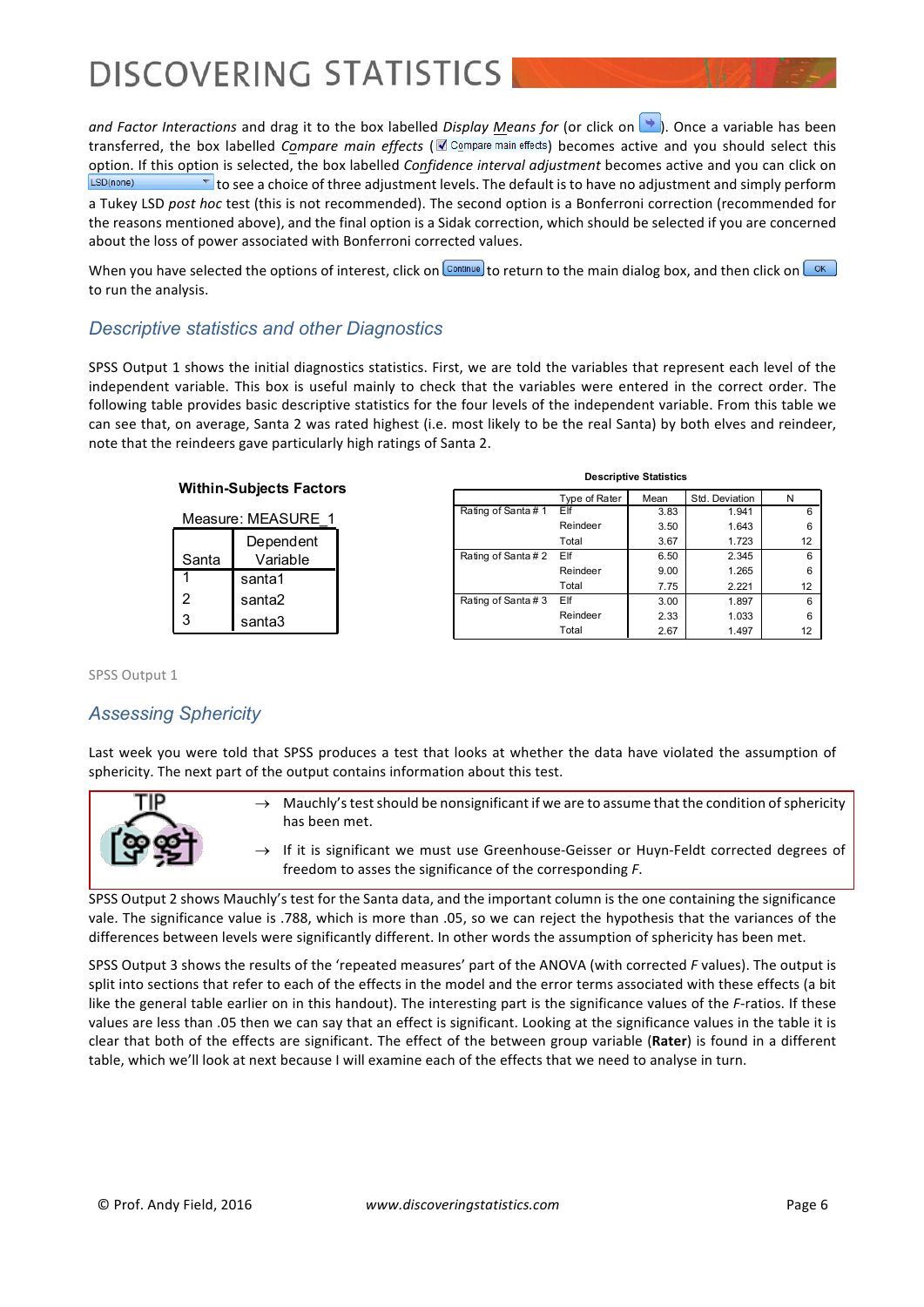#### **Mauchly's Test of Sphericityb**

| Measure: MEASURE 1                   |      |            |    |      |           |                      |             |
|--------------------------------------|------|------------|----|------|-----------|----------------------|-------------|
|                                      |      |            |    |      |           |                      |             |
|                                      |      |            |    |      |           | $E$ psilon $\degree$ |             |
|                                      |      | Approx.    |    |      | Greenhous |                      |             |
| Within Subjects Effect   Mauchly's W |      | Chi-Square | df | Sig. | e-Geisser | Huvnh-Feldt          | Lower-bound |
| Santa                                | .948 | .477       |    | .788 | .951      | 1.000                | .500        |

Tests the null hypothesis that the error covariance matrix of the orthonormalized transformed dependent variables is proportional to an identity matrix.

a. May be used to adjust the degrees of freedom for the averaged tests of significance. Corrected tests are displayed in the Tests of Within-Subjects Effects table.

b.

Design: Intercept+Rater Within Subjects Design: Santa

SPSS Output 2

#### **Tests of Within-Subjects Effects**

| Measure: MEASURE 1 |                           |                            |                |             |        |      |
|--------------------|---------------------------|----------------------------|----------------|-------------|--------|------|
| Source             |                           | Type III Sum<br>of Squares | df             | Mean Square | F      | Sig. |
| Santa              | <b>Sphericity Assumed</b> | 174.056                    | 2              | 87.028      | 36.946 | .000 |
|                    | Greenhouse-Geisser        | 174.056                    | 1.902          | 91.519      | 36.946 | .000 |
|                    | Huynh-Feldt               | 174.056                    | 2.000          | 87.028      | 36.946 | .000 |
|                    | Lower-bound               | 174.056                    | 1.000          | 174.056     | 36.946 | .000 |
| Santa * Rater      | <b>Sphericity Assumed</b> | 18.167                     | $\mathfrak{p}$ | 9.083       | 3.856  | .038 |
|                    | Greenhouse-Geisser        | 18.167                     | 1.902          | 9.552       | 3.856  | .041 |
|                    | Huynh-Feldt               | 18.167                     | 2.000          | 9.083       | 3.856  | .038 |
|                    | Lower-bound               | 18.167                     | 1.000          | 18.167      | 3.856  | .078 |
| Error(Santa)       | <b>Sphericity Assumed</b> | 47.111                     | 20             | 2.356       |        |      |
|                    | Greenhouse-Geisser        | 47.111                     | 19.019         | 2.477       |        |      |
|                    | Huynh-Feldt               | 47.111                     | 20,000         | 2.356       |        |      |
|                    | Lower-bound               | 47.111                     | 10.000         | 4.711       |        |      |

#### SPSS Output 3

#### *The Effect of Rater*



The main effect of Rater is listed separately from the repeated measure effects in a table labelled Tests of Between-Subjects Effects. Before looking at this table it is important to check the assumption of homogeneity of variance using Levene's test (see handout on exploring data). SPSS produces a table listing Levene's test for each of the repeated measures variables in the data editor, and we need to look for any variable that has a significant value. SPSS Output 4 shows both tables. The table showing Levene's test indicates that variances are homogeneous (i.e. more or less the same for elves and Reindeers) for all levels of the repeated measures variables (because all significance values are greater than .05). Had any of the values been significant then it would have compromised the accuracy of the *F*-test for Rater and you could consider transforming all of the data to stabilize the variances between groups (see Field, 2009, Chapter 5 or your handout). Luckily for us, this wasn't the case for these data. The second table shows the ANOVA summary table for the main effect of Rater, and this reveals a non-significant effect (because the significance of .491 is more than the standard

cut-off point of .05).

If you requested that SPSS display means for the Rater effect you should scan through your output and find the table in a section headed *Estimated Marginal Means*. SPSS Output 5 is a table of means for the main effect of Rater with the associated standard errors. This information is plotted in Figure 6. It is clear from this graph that elves and reindeer's ratings were generally the same (although remember that this does not take into account which Santa was being rated, it just takes the average rating across all Santas).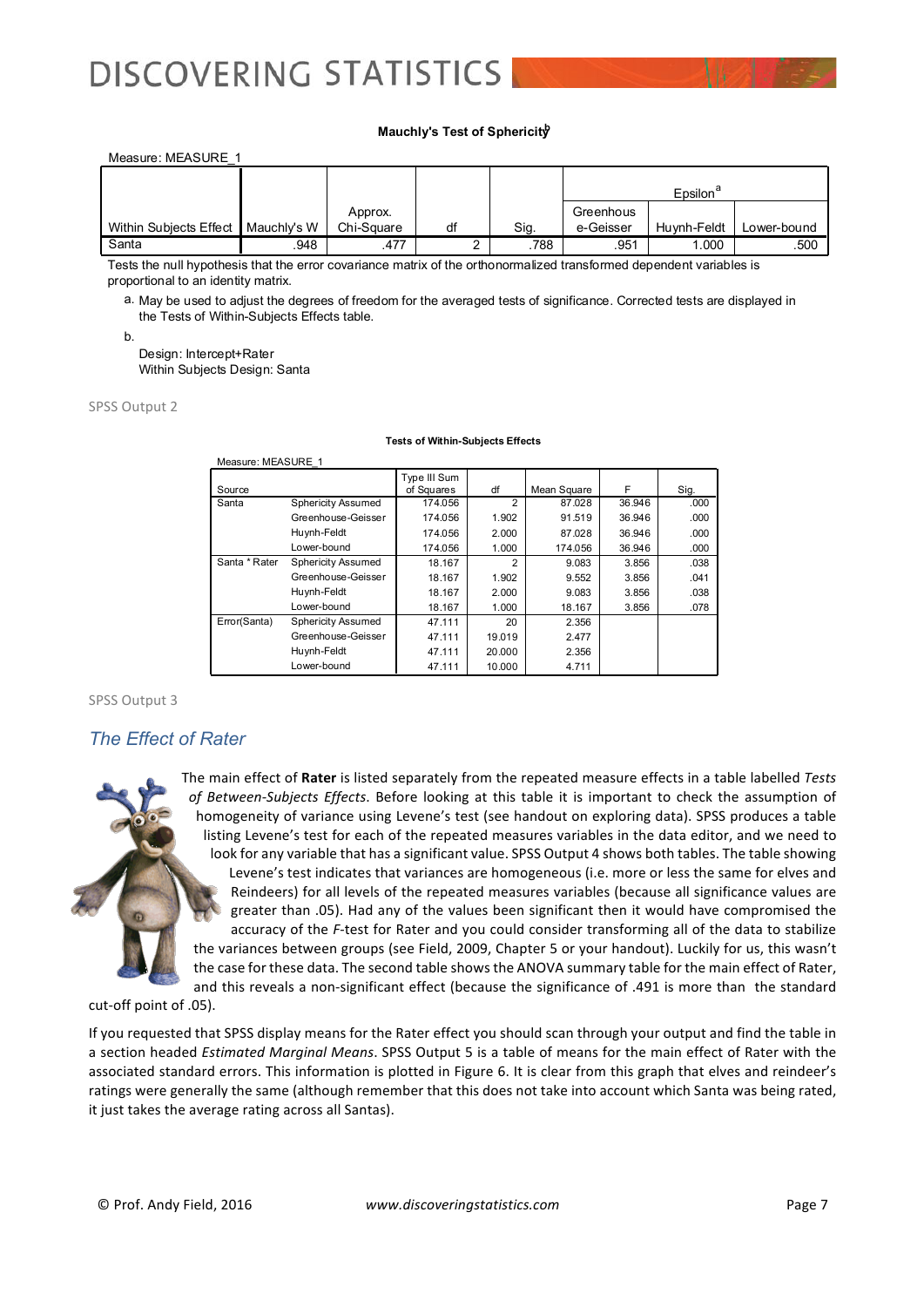

 $\rightarrow$  The *F* ratio represents the ratio of the experimental effect compared to 'error'. Therefore, when it is less that 1 it means there was more error than variance created by the experiment. As such, an  $F < 1$  is always non-significant and sometimes people report these statistics as simply  $F < 1$ . However, it is more informative to report the exact value.

- We can report that 'there was a non-significant main effect of rater,  $F(1, 10) = 0.51$ ,  $p = .491$ .
- $\rightarrow$  This effect tells us that if we ignore the santa being rated, elves and reindeers gave similar ratings'.

| Levene's Test of Equality of Error Variances |  |
|----------------------------------------------|--|
|----------------------------------------------|--|

|                                                                                                        |       | df1 | df2 | Sig. |  |  |
|--------------------------------------------------------------------------------------------------------|-------|-----|-----|------|--|--|
| Rating of Santa#1                                                                                      | .207  |     | 10  | .659 |  |  |
| Rating of Santa#2                                                                                      | 2.232 |     | 10  | .166 |  |  |
| Rating of Santa#3                                                                                      | 1.025 |     | 10  | .335 |  |  |
| Tests the null hypothesis that the error variance of the dependent<br>variable is equal across groups. |       |     |     |      |  |  |

**Estimate** 

1ean Std. Error Lower Bound Upper Bound<br>
4.444 .495 3.342 5.547<br>
4.944 .495 3.842 6.047 4.944 .495 3.842 6.047

**Upper Boun** 

95% Confidence Interva

a.

Design: Intercept+Rater

Within Subjects Design: Santa

#### SPSS Output 4

#### **Tests of Between-Subjects Effects**

Measure: MEASURE\_1

| Transformed Variable: Average |                            |    |             |         |      |  |  |
|-------------------------------|----------------------------|----|-------------|---------|------|--|--|
| Source                        | Type III Sum<br>of Squares | df | Mean Square |         | Sig. |  |  |
| Intercept                     | 793.361                    |    | 793.361     | 180.082 | .000 |  |  |
| Rater                         | 2.250                      |    | 2.250       | .511    | .491 |  |  |
| Error                         | 44.056                     | 10 | 4.406       |         |      |  |  |



SPSS Output 5 Figure 6

Measure: MEASURE\_1

Type of Rater Elf Reinde

### *The Effect of Santa*

The first part of SPSS Output 3 tells us the effect of the Santa that was evaluated by the elves/reindeers (i.e. did the three Santa's receive different average ratings?). For this effect sphericity wasn't an issue and so we can look at the uncorrected *F*-ratio, which was significant.

You can request that SPSS produce means of the main effects (see Field, 2009) and if you do this, you'll find the table in SPSS Output 6 in a section headed *Estimated Marginal Means*. SPSS Output 6 is a table of means for the main effect of Santa with the associated standard errors. The levels of this variable are labelled 1, 2 and 3 and we must think back to how we entered the variable to see which row of the table relates to which condition. We entered this variable in the order of Santas rated

(Santa #1, Santa #2 and Santa #3). Figure 7 uses this information to display the means for each Santa. It is clear from this graph that the mean Rating was highest for Santa #2,  $M = 7.75$  (i.e. the elves and Reindeers were most confident that this Santa was the real Santa). The other Santa's were rated fairly equally, Santa #1  $M = 3.67$  and Santa #3 M = 2.67. Therefore, elves and Reindeers in combination were most confident that Santa #2 was the real Santa. If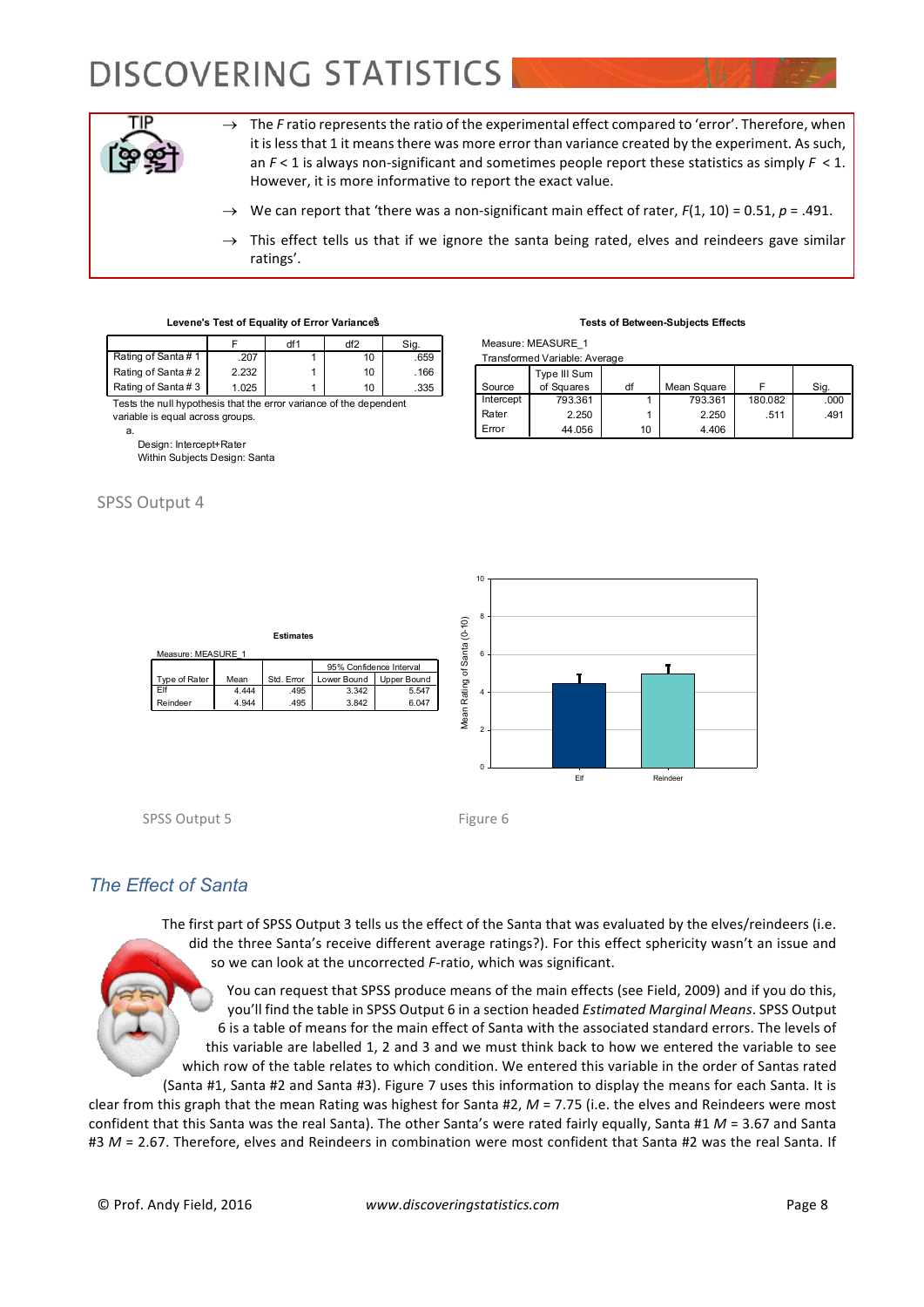you asked for Post Hoc tests (SPSS Output 7) you could go on to say that ratings of Santa #1 and Santa #3 did not significantly differ, but ratings of Santa #2 were significantly higher than both Santa #1 and Santa #3.

| <b>Estimates</b><br>Measure: MEASURE 1 |       |            |                            |       |  |  |  |
|----------------------------------------|-------|------------|----------------------------|-------|--|--|--|
|                                        |       |            | 95% Confidence Interval    |       |  |  |  |
| Santa                                  | Mean  | Std. Error | Lower Bound<br>Upper Bound |       |  |  |  |
|                                        | 3.667 | .519       | 2.510                      | 4.823 |  |  |  |
| 2                                      | 7.750 | .544       | 6.538                      | 8.962 |  |  |  |
|                                        | 2.667 | .441       | 1.684                      | 3.649 |  |  |  |



#### SPSS Output 6 Figure 7

# **Pairwise Comparisons**

|               |           | Mean<br>Difference |            |                   | 95% Confidence Interval for | Difference <sup>®</sup> |
|---------------|-----------|--------------------|------------|-------------------|-----------------------------|-------------------------|
| (I) Santa     | (J) Santa | (I-J)              | Std. Error | Sig. <sup>a</sup> | Lower Bound                 | Upper Bound             |
|               |           | $-4.083*$          | .554       | .000              | $-5.673$                    | $-2.493$                |
|               |           | 1.000              | .643       | .453              | $-.846$                     | 2.846                   |
| $\mathcal{P}$ |           | 4.083*             | .554       | .000              | 2.493                       | 5.673                   |
|               | 3         | $5.083*$           | .676       | .000              | 3.143                       | 7.023                   |
| -3            |           | $-1.000$           | .643       | .453              | $-2.846$                    | .846                    |
|               |           | $-5.083*$          | .676       | .000              | $-7.023$                    | $-3.143$                |

Based on estimated marginal means

Measure: MEASURE\_1

\*. The mean difference is significant at the .05 level.

a. Adjustment for multiple comparisons: Bonferroni.

#### SPSS Output 7



- $\rightarrow$  There was a significant main effect of the Santa being rated,  $F(2, 20) = 36.95$ ,  $p < .001$
- $\rightarrow$  This effect tells us that if we ignore whether the rating came from an elf or reindeer, the ratings of the three Santas significantly differed.
- $\rightarrow$  Bonferroni corrected post hoc tests showed that ratings of Santa #1 and Santa #3 did not significantly differ ( $p = .45$ ), but ratings of Santa #2 were significantly higher than both Santa #1 and Santa #3 (both  $ps < .001$ ).

### *The Santa* ´ *Rater Interaction Effect*

SPSS Output 3 indicated that the organism doing the rating (elf or reindeer) interacted with the Santa that was being rated. In other words, the ratings for the three Santas differed in some way in elves and reindeers. The means for all conditions can be seen in SPSS Output 8.

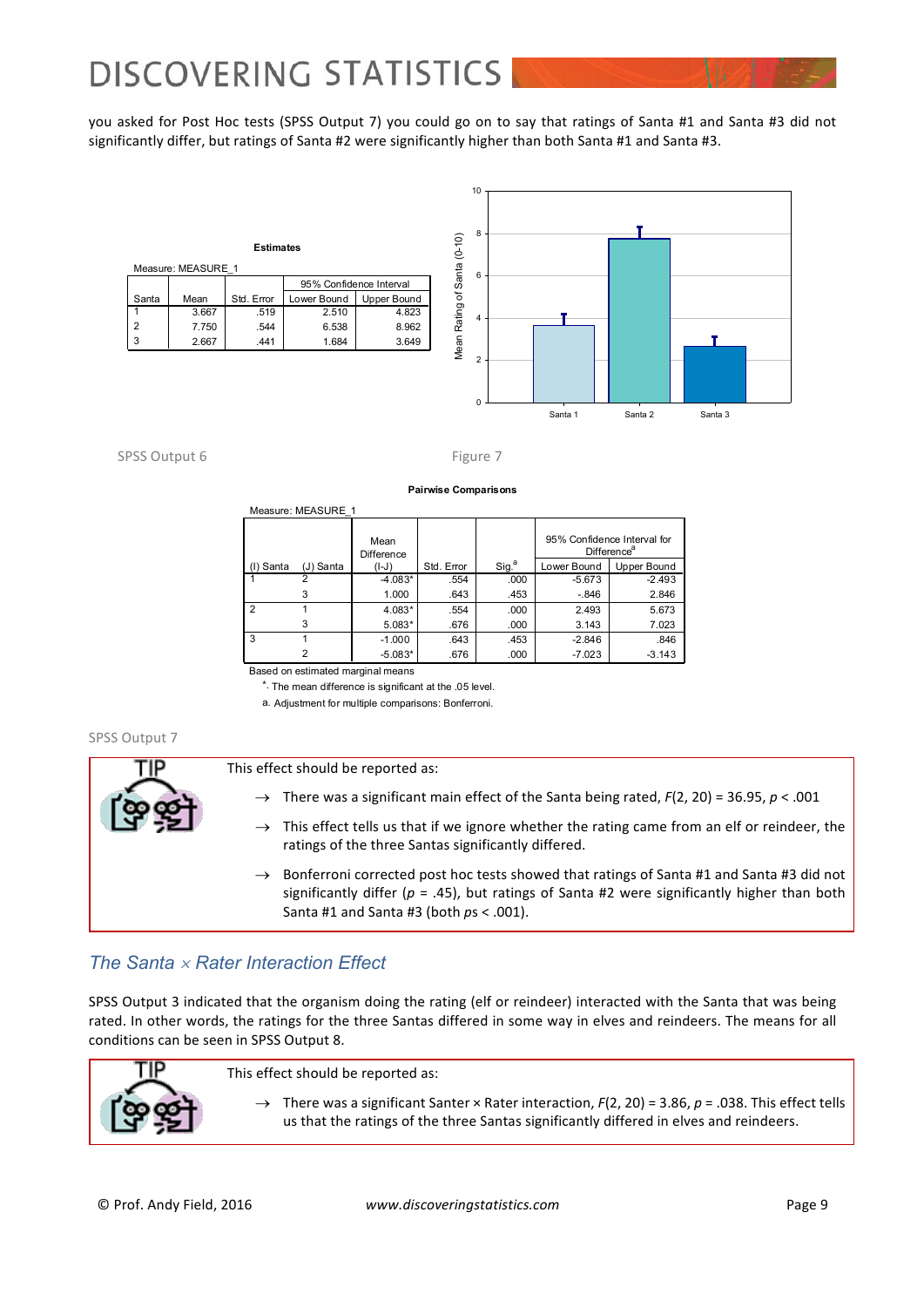We can use the means in SPSS Output 8 to plot an interaction graph, which is essential for interpreting the interaction. Figure 8 shows that the ratings of elves and reindeers were fairly similar for Santa #2 and Santa #3 (the bars are similar heights). However, for Santa #2 reindeer ratings seem to be quite a lot higher than elves. So, although both elves and reindeers seemed most confident that Santa #2 was the real Santa, reindeers appeared to be more confident about this than elves (their ratings were higher). To verify the interpretation of the interaction effect, we would need to look at some contrasts (see Field, 2009, chapter 13).

10



Number of Treats Consumed

SPSS Output 8 Figure 8

### *A Happy Ending?*

Well, you're probably wondering what happened? Both the elves and the reindeers were most confident that Santa #2 was the real Santa and that's the Santa they chose. On hearing their choice, Professor N. O. Life let out a blood-curdling cry, "Damn you, you pesky elves and reindeers" he wailed, "you have correctly identified the real Santa". True to his word he released the real Santa, and Santas #1 and 3 removed their very realistic disguises to reveal two more statisticians. Santa emerged from his spell, "Thank you, my friends" he said "my head was filled with numbers, I couldn't move, I feared for my mental 'elf". "That's Ok" said Twallybliddle, "The kids need you to deliver the presents, and we can't let them down". "But how on earth did you identify me" said Santa? "Well", said Twallybliddle "my elves tickled you and we have big pointy supersensitive ears that allowed us to distinguish your laugh from the impostors"; at which point



Rudolph butted in and said "and my reindeer friends and I have big tongues, and we tasted you, and as everyone knows the Real Santa tastes of Christmas pudding<sup>2</sup>", he added "the other two Tasted of B.O., so we knew they must be mathematicians in disguise". Santa roared a big belly laugh "Ho Ho Ho" he said, "come on, there's work to be done". "A bit less work" added Twallybliddle, "because we have an extra elf helper", and as he passed a pair of little green shorts and a pointy green hat to Professor N. O. Life everyone began to laugh, even Professor N. O. Life who had already began calculating an equation to minimise Santa's flight path on Christmas night. They all got back to Lapland in time, and all the Children got their presents and the world was a happy place. Hooray!

### Three-Way Mixed ANOVA

As we have seen before, the name of any ANOVA can be broken down to tell us the type of design that was used. The 'three-way' part of the name simply means that three independent variables have been manipulated in the experiment. The 'mixed' part of the name tells us that the same participants have been used to manipulate one or more independent variables, but different participants have been used when manipulating one or more independent variables. Therefore,

 

 $2$  You can put it to the test in a couple of weeks should you want to ...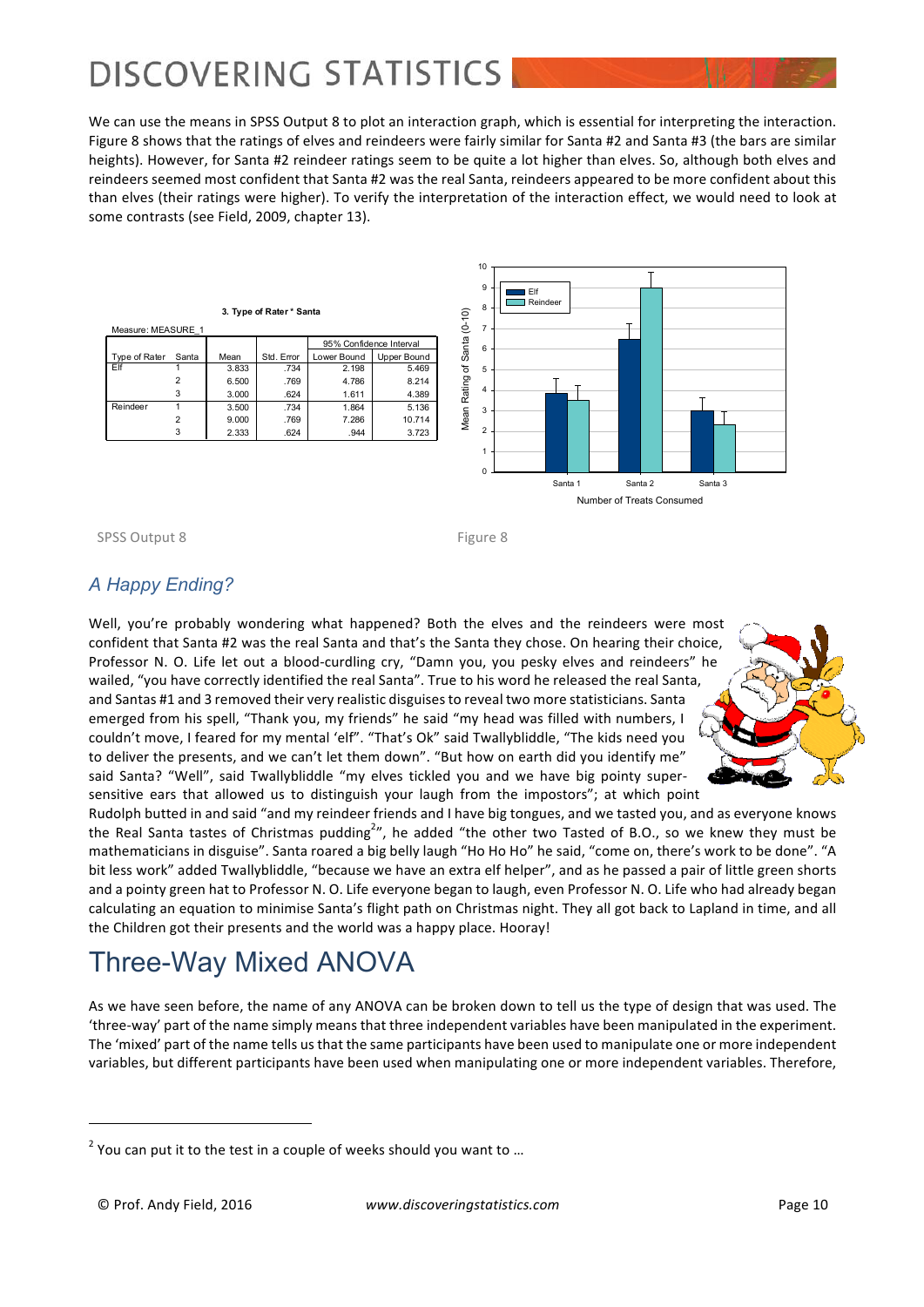this analysis is appropriate when you have one or more repeated-measures independent variables, and one or more between-group independent variables.

### *An Example: Are Fairies or Elves More Susceptible to Christmas Treats?*



At Christmas we normally leave treats for Santa Claus and his helpers (mince pies, a glass of sherry and a bucket of water for Rudolph). Santa Claus noticed that he was struggling to deliver all the presents on Christmas Eve and wondered whether these treats might be slowing down his Elves<sup>3</sup>. He also wanted to see whether a different type of helper might be less susceptible to these treats. So, Santa did a little experiment. He randomly selected 9 Elves from his workforce and also took on 9 new helpers from the Fairy kingdom and timed how long it took each of them to deliver the presents to 5 houses. About half of the elves/fairies were told that they could eat any mince pies or Christmas

pudding but that they must not have any sherry, while the other half were told to drink sherry but not to eat any food that was left for them. The following year Santa took the same 9 elves and the same 9 fairies and again timed how long it took them to deliver presents to the same 5 houses as the previous year. This time, however, the ones who had drunk sherry the previous year were banned from drinking it and told instead to eat any mince pies or Christmas pudding. Conversely, the ones who had eaten treats the year before were told this year only to drink sherry and not to eat any treats. As such, over the two years each of the 9 elves and 9 fairies was timed for their speed of present delivery after 1, 2, 3, 4 and 5 doses of sherry, and also after 1, 2, 3, 4, & 5 doses of mince pies. (Fairy image is from www.drawingbusiness.com/)



 $\rightarrow$  Why do you think Santa got half of the elves/fairies to drink sherry the first year and ate treats the second year, while the other half ate treats the first year and drank sherry the second year?

Think about the design of this study for a moment. We have the following variables:

- $\rightarrow$  **Treat**: Independent Variable 1 is the treat that was consumed by the elves/fairies and it has 2 levels: Sherry or Mince Pies.
- $\rightarrow$  **Dose**: Independent Variable 2 is the dose of the treat (remember each elf/fairy had a treat at the five houses to which they delivered and so the total quantity consumed increased across the houses). This variable has 5 levels: house 1, house 2, house 3, house 4 & house 5.
- $\rightarrow$  **Helper**: Independent variable 3 was whether the helper was an elf or a fairy.
- $\rightarrow$  The dependent variable was the time taken to deliver the presents to a given house (in nanoseconds: elves deliver very quickly!)

These data could, therefore, be analysed with a  $2 \times 5 \times 2$  three-way mixed ANOVA. As with other ANOVA designs, there is no limit to the number of conditions for each of the independent variables in the experiment; however, in practice, you'll find that your participants get very bored and inattentive if there were too many conditions (although if you're feeding them cake and sherry then perhaps not ...)!

|     | Treat: |              | Sherry |                |                |    |    |                | Mince Pies/Christmas Pudding |    |    |
|-----|--------|--------------|--------|----------------|----------------|----|----|----------------|------------------------------|----|----|
|     | Dose:  | $\mathbf{1}$ | 2      | $\overline{3}$ | $\overline{4}$ | -5 |    |                |                              | 4  | 5. |
| Elf | Trampy | 11           | 11     | 30             | 15             | 42 | 8  | 15             | 17                           | 28 | 18 |
|     | Hughy  | 15           | 16     | 19             | 28             | 43 | 13 | 8              | 27                           | 21 | 31 |
|     | Lardy  | 15           | 16     | 15             | 22             | 45 | 11 | 15             | 31                           | 12 | 26 |
|     | Alchi  | 12           | 9      | 31             | 33             | 25 | 11 | 16             | 20                           | 38 | 41 |
|     | Goody  | 7            | 14     | 23             | 29             | 39 | 14 | $\overline{7}$ | 9                            | 13 | 42 |
|     | Pongo  | 8            | 14     | 21             | 34             | 36 | 10 | 12             | 17                           | 24 | 29 |

 $3$  He was starting to wonder if the alcohol and cakes were bad for their 'elf ... (boy, am I going to get some mileage out of that pitiful attempt at a joke).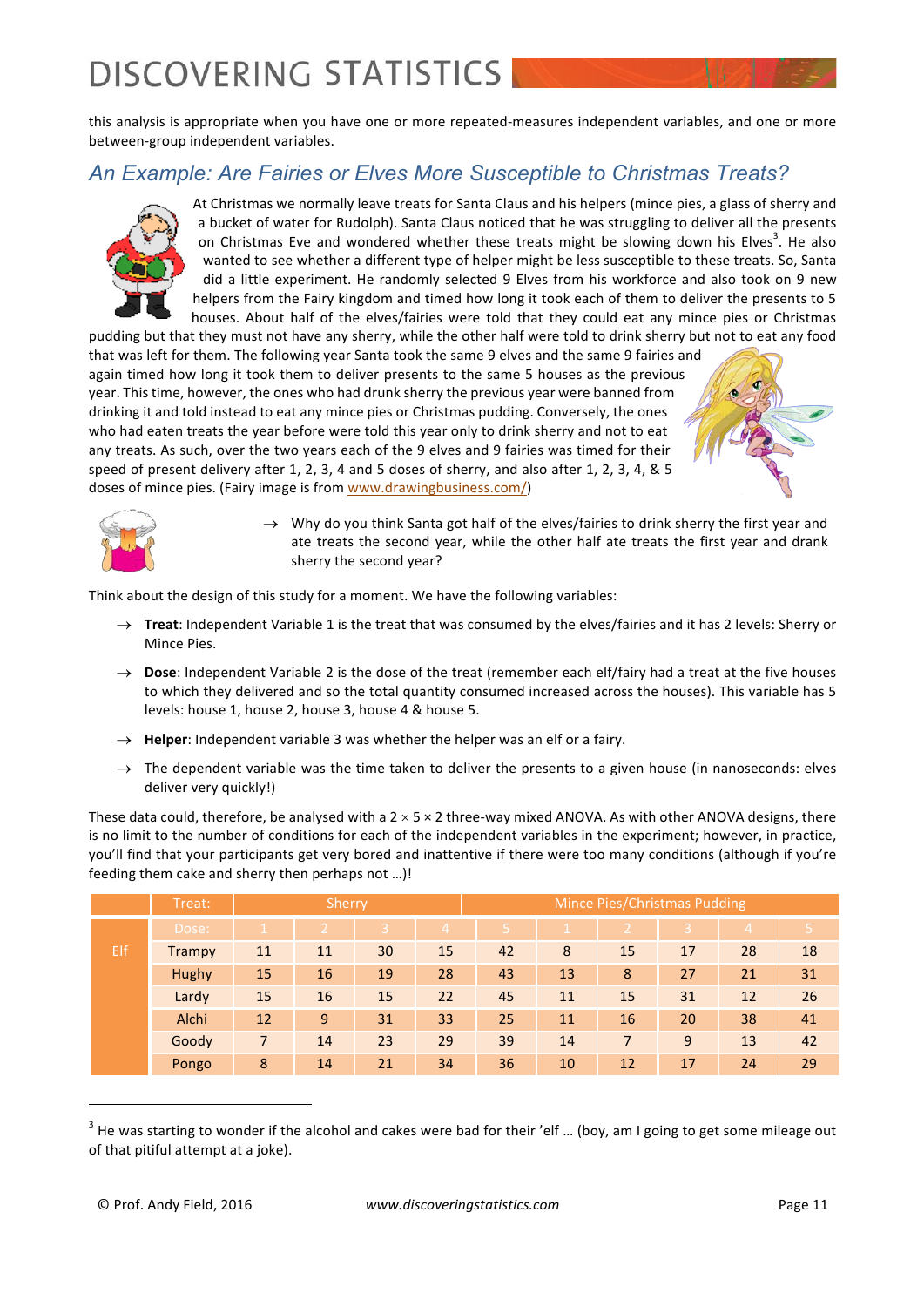|       | <b>Bringitup</b> | 16               | 14 | 15 | 21 | 50 | 16             | 8  | 15 | 14             | 33             |
|-------|------------------|------------------|----|----|----|----|----------------|----|----|----------------|----------------|
|       | Dio              | 12               | 15 | 24 | 22 | 35 | 12             | 16 | 12 | 30             | 43             |
|       | Chunder          | 6                | 15 | 32 | 34 | 39 | 13             | 11 | 15 | 14             | $\overline{3}$ |
| Fairy | Duncan           | 12               | 13 | 35 | 35 | 53 | $\overline{7}$ | 12 | 20 | $\overline{7}$ | 32             |
|       | Ozzy             | $\boldsymbol{6}$ | 16 | 35 | 40 | 59 | 13             | 16 | 20 | 28             | 28             |
|       | <b>Skinny</b>    | 6                | 18 | 29 | 52 | 72 | $\overline{7}$ | 15 | 25 | 32             | 27             |
|       | Speedy           | 8                | 10 | 23 | 50 | 65 | 6              | 18 | 18 | 19             | 37             |
|       | Floaty           | 10               | 12 | 25 | 30 | 82 | $\overline{7}$ | 13 | 8  | 20             | 31             |
|       | Smiley           | 17               | 16 | 22 | 19 | 36 | 10             | 13 | 20 | 16             | 25             |
|       | Retch            | 6                | 8  | 12 | 50 | 46 | 12             | 9  | 24 | 18             | 40             |
|       | Wibble           | 9                | 10 | 35 | 38 | 36 | 12             | 14 | 23 | 23             | 33             |
|       | Condrick         | 9                | 15 | 22 | 37 | 72 | 12             | 14 | 22 | 14             | 19             |

Table 2: Data for example two

### *Entering the Data*

To enter these data into SPSS we use the same procedure as the previous example, remembering the golden rules of the data editor:





 $\rightarrow$  Data from different people go in different rows of the data editor, therefore, levels of betweengroup variables go in a single column (a coding variable).

If a person participates in all experimental conditions (in this case all elves and fairies experience both Sherry and Mince Pies in the different doses) then each experimental condition must be represented by a column in the data editor. In this experiment there are ten experimental conditions and so the data need to be entered in ten columns (so, the format is identical to the original table in which I put the data). You should create the following ten variables in the data editor (variable view) with the names as given. For each one, you should also enter a full variable name for clarity in the output.

| Sherry1             | 1 Dose of Sherry  |
|---------------------|-------------------|
| Sherry <sub>2</sub> | 2 Doses of Sherry |
| Sherry3             | 3 Doses of Sherry |
| Sherry4             | 4 Doses of Sherry |
| Sherry5             | 5 Doses of Sherry |
| Pie1                | 1 Mince Pie       |
| Pie2                | 2 Mince Pies      |
| Pie3                | 3 Mince Pies      |
| Pie4                | 4 Mince Pies      |
| Pie5                | 5 Mince Pies      |

In addition, we need a variable (column) that codes whether the helper was an elf or a fairy. So, create a column and call it **Helper**. Use the value 1 to represent elves, and 2 to represent fairies (and remember to change the 'values' property so that we know what these numbers represent, and to change the 'measure' property to 'nominal' so that SPSS knows that Helper is a categorical variable.

Once these variables have been created, enter the data as in Table 2 (above) and save the file onto a disk with the name **santa.sav**.

#### *Running the analysis*

The analysis is run in the same way as for repeated measures ANOVA: access the *define factors* dialog box use the menu path Analyze General Linear Model \\\espeated Measures..., In the *define factors* dialog box you are asked to supply a name for the within-subject (repeated measures) variable. In this case there are two within-subject factors: treat (Sherry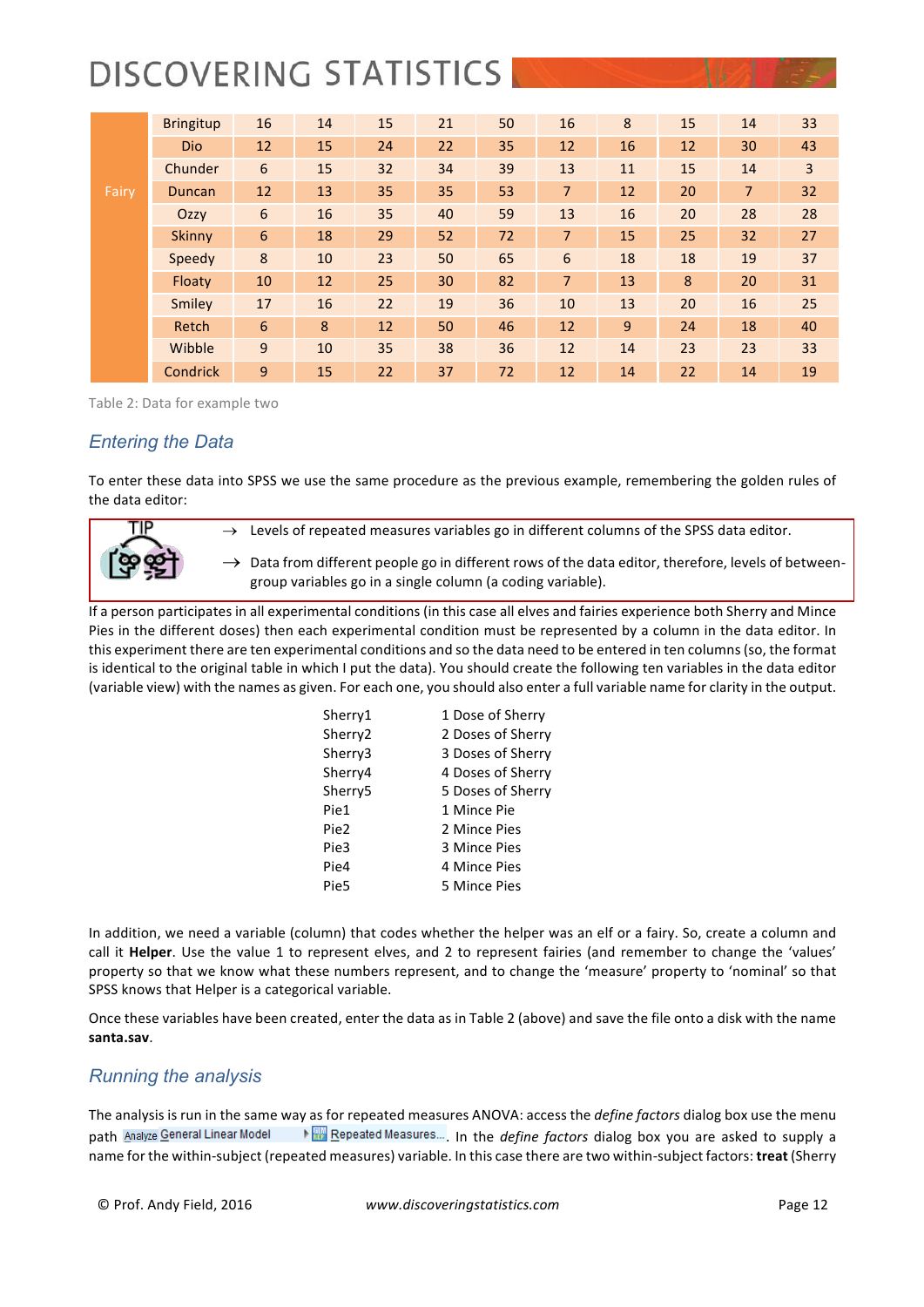or Mince Pie) and **dose** (1, 2, 3 4 or 5 doses). Replace the word *factor1* with the word *Treat*. When you have given this repeated measures factor a name, you have to tell the computer how many levels there were to that variable. In this case, there were two types of treat, so we have to enter the number 2 into the box labelled *Number of Levels*. Click on  $\frac{\Delta d d}{d}$  to add this variable to the list of repeated measures variables. This variable will now appear in the white box at the bottom of the dialog box and appears as *Treat(2)*. We now have to repeat this process for the second independent variable. Enter the word *Dose* into the space labelled Within-Subject Factor Name and then, because there were five levels of this variable, enter the number 5 into the space labelled *Number of Levels*. Click on the ddd to include this variable in the list of factors; it will appear as *Dose(5)*. The finished dialog box is shown in **Figure 9**. When you have entered both of the within-subject factors click on  $\sqrt{Define}$  to go to the main dialog box.



**Figure 9:** *Define factors* dialog box for factorial repeated measures ANOVA

Figure 10

The main dialog box is essentially the same as when there is only one independent variable (see previous handout) except that there are now ten question marks (Figure 10). At the top of the *Within-Subjects Variables* box, SPSS states that there are two factors: treat and dose. In the box below there is a series of question marks followed by bracketed numbers. The numbers in brackets represent the levels of the factors (independent variables).

| $.^{?}$ (1,1) | variable representing 1st level of treat and 1 <sup>st</sup> level of dose             |
|---------------|----------------------------------------------------------------------------------------|
| $_$ ? (1,2)   | variable representing 1st level of treat and 2 <sup>nd</sup> level of dose             |
| $^{2}$ (1,3)  | variable representing 1st level of treat and 3 <sup>rd</sup> level of dose             |
| $.^{?}$ (1,4) | variable representing 1st level of treat and 4 <sup>th</sup> level of dose             |
| $_$ ? (1,5)   | variable representing 1st level of treat and 5 <sup>th</sup> level of dose             |
| $^{2}$ (2,1)  | variable representing $2^{nd}$ level of treat and $1^{st}$ level of dose               |
| $^{2}$ (2,2)  | variable representing 2 <sup>nd</sup> level of treat and 2 <sup>nd</sup> level of dose |
| $^{2}$ (2,3)  | variable representing 2 <sup>nd</sup> level of treat and 3 <sup>rd</sup> level of dose |
| $2^{2}$ (2,4) | variable representing $2^{nd}$ level of treat and $4^{th}$ level of dose               |
| $2^{2}$ (2,5) | variable representing $2^{nd}$ level of treat and $5^{th}$ level of dose               |
|               |                                                                                        |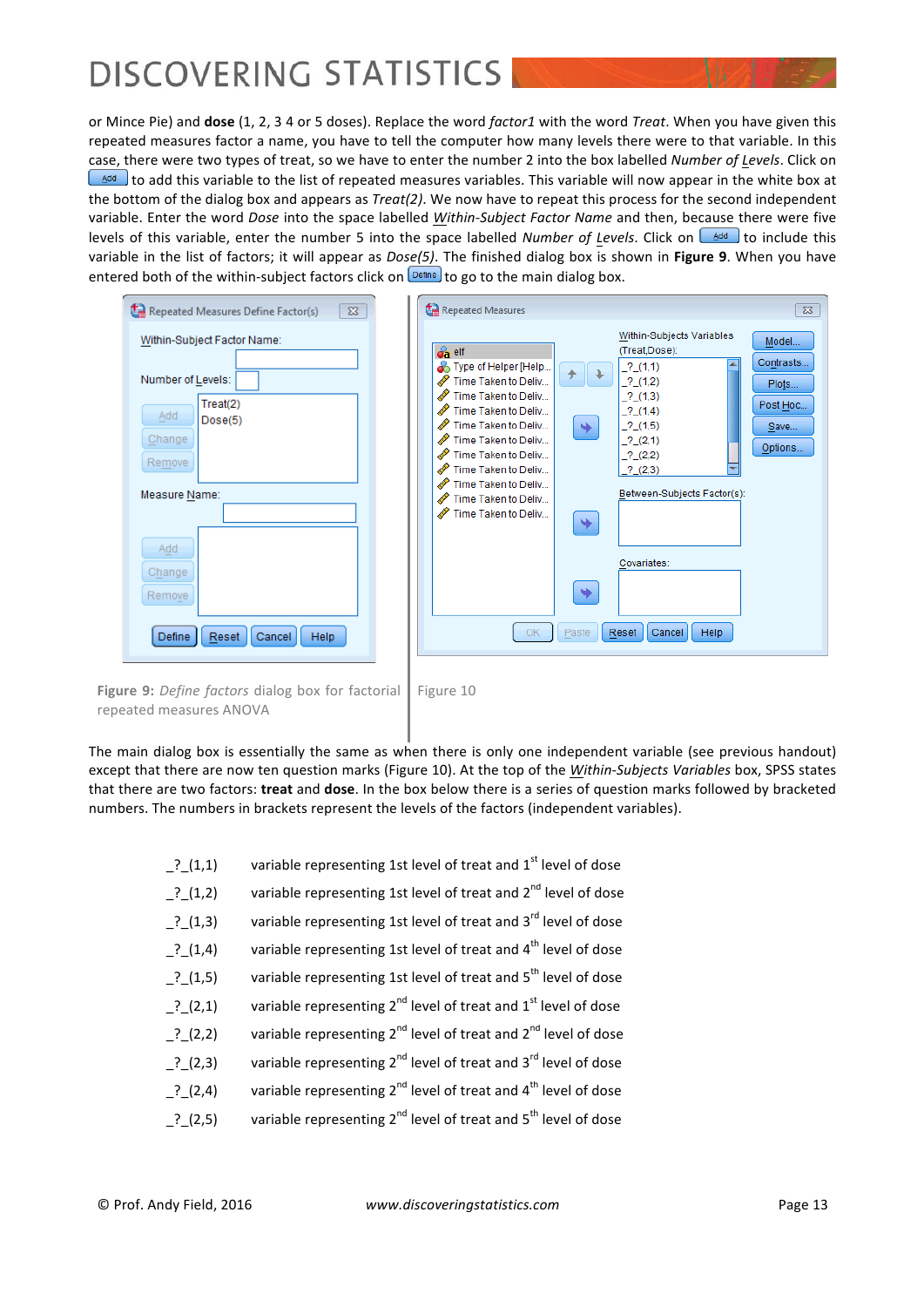

In this example, there are two independent variables and so there are two numbers in the brackets. The first number refers to levels of the first factor listed above the box (in this case treat). The second number in the bracket refers to levels of the second factor listed above the box (in this case **dose**). As with one-way repeated measures ANOVA, you are required to replace these question marks with variables from the list on the left-hand side of the dialog box. With between-group designs, in which coding variables are used, the levels of a particular factor are specified by the codes assigned to them in the data editor. However, in repeated measures designs, no such coding scheme is used and so we determine which condition to assign to a level at this stage. For example, if we entered **sherry1** into

the list first, then SPSS will treat sherry as the first level of treat, and dose 1 as the first level of the **dose** variable. However, if we entered pie5 into the list first, SPSS would consider mince pies as the first level of treat, and dose 5 as the first level of **dose** 

It should be reasonably obvious that it doesn't really matter which way round we specify the treats, but is very important that we specify the doses in the correct order. Therefore, the variables could be entered as follows:

| Sherry1 | .2(1,1)          |
|---------|------------------|
| Sherry2 | $_$ ? $(1,2)$    |
| Sherry3 | $_{2}^{2}$ (1,3) |
| Sherry4 | $.^{?}$ (1,4)    |
| Sherry5 | $.^{?}(1,5)$     |
| Pie1    | $.^{?}(2,1)$     |
| Pie2    | $^{2}$ (2,2)     |
| Pie3    | ? (2,3)          |
| Pie4    | ? (2,4)          |
| Pie5    | ? (2,5)          |

When these variables have been transferred, the dialog box should look exactly like Figure 11. The buttons at the bottom of the screen have already been described for the one independent variable case and so I will describe only the most relevant.

| Repeated Measures                                                                                                                                                                                                                                                                                                                                | $\overline{\text{23}}$                                     |
|--------------------------------------------------------------------------------------------------------------------------------------------------------------------------------------------------------------------------------------------------------------------------------------------------------------------------------------------------|------------------------------------------------------------|
| Within-Subjects Variables<br>(Treat,Dose):<br>$\bullet$ <sub>a</sub> elf<br>Type of Helper [Help<br>sherry $1(1,1)$<br>sherry $2(1,2)$<br>sherry $3(1,3)$<br>sherry $4(1,4)$<br>sherry $5(1,5)$<br>pie1(2,1)<br>pie2(2,2)<br>pie3(2,3)<br>Between-Subjects Factor(s):<br>⇒<br>Covariates:<br>٠<br>OK.<br>Paste<br>Cancel<br>Reset<br><b>Help</b> | Model<br>Contrasts<br>Plots<br>Post Hoc<br>Save<br>Options |

#### Figure 11

So far the procedure has been similar to other factorial repeated measures designs. However, we have a mixed design here, and so we also need to specify our between-group factor as well. We do this by selecting **helper** in the variables list and dragging it (or clicking on  $\blacktriangleright$ ) to transfer it to the box labelled *Between-Subjects Factors*. The completed dialog box should look exactly like Figure 12. I've already discussed the options for the buttons at the bottom of this dialog box, so I'll talk only about the ones of particular interest for this example.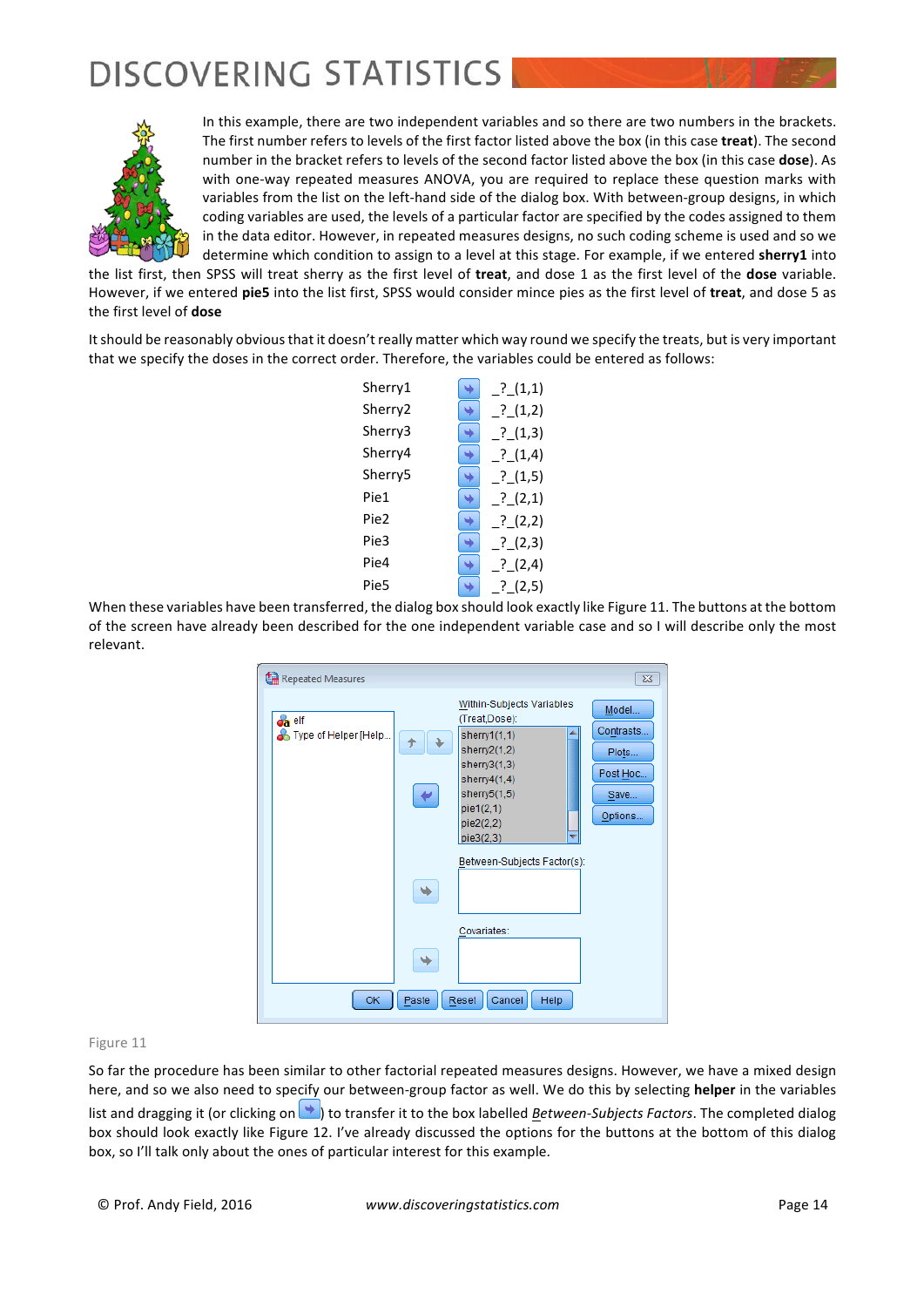| Repeated Measures |            |                                                                                                                                                                                | $\overline{\text{23}}$                                     |
|-------------------|------------|--------------------------------------------------------------------------------------------------------------------------------------------------------------------------------|------------------------------------------------------------|
| <b>on</b> elf     |            | Within-Subjects Variables<br>(Treat,Dose):<br>sherry $1(1,1)$<br>sherry $2(1,2)$<br>sherry $3(1,3)$<br>sherry $4(1,4)$<br>sherry5(1,5)<br>pie 1(2,1)<br>pie2(2,2)<br>pie3(2,3) | Model<br>Contrasts<br>Plots<br>Post Hoc<br>Save<br>Options |
|                   | ↵          | Between-Subjects Factor(s):<br><b>&amp;</b> Type of Helper [Help                                                                                                               |                                                            |
| 0K                | ٠<br>Paste | Covariates:<br>Cancel<br>Help<br>Reset                                                                                                                                         |                                                            |

Figure 12

### *Graphing Interactions*



The addition of an extra variable makes it necessary to choose a different graph to the one in the previous example. Click on  $\left( \frac{Plobs}{P} \right)$  to access the dialog box in Figure 13. Place **dose** in the slot labelled *Horizontal Axis:* and treat in the slot labelled *Separate Line:*, finally, place helper in the slot labelled Separate Plots. When all three variables have been specified, don't forget to click on  $\triangle$ <sup>dd</sup> to add this combination to the list of plots. By asking SPSS to plot the dose  $\times$  treat  $\times$  helper interaction, we should get the interaction graph for dose and treat, but a separate version of this graph will be produced for elves and fairies. You could also think about plotting graphs for the two way interactions (e.g. dose  $\times$  treat, dose  $\times$  helper, and treat  $\times$  helper). As before, it is down to your discretion which

way round the graph is plotted, but it actually makes sense this time to have dose on the horizontal axis because this variable is ordered (2 doses are bigger than 1 and so on), and by placing this variable on the horizontal axis it will enable us to easily track the effect on delivery times as the dose increases. Also, because dose has lots of levels (5), if we asked for this variable to be plotted as separate lines then we'd have a lot of lines (very confusing), or worse still, if we asked for this variable to be plotted on different graphs we'd end up with 5 different graphs (the road to madness). However, ultimately it's up to you, what I have suggested is simply what I find easiest. When you have finished specifying graphs, click on  $\frac{\text{Continue}}{\text{to return}}$  to return to the main dialog box.

### *Other Options*

As far as other options are concerned, you should select the same ones that were chosen for the previous example. It is worth selecting estimated marginal means for all effects (because these values will help you to understand any significant effects). When all of the appropriate options have been selected, run the analysis.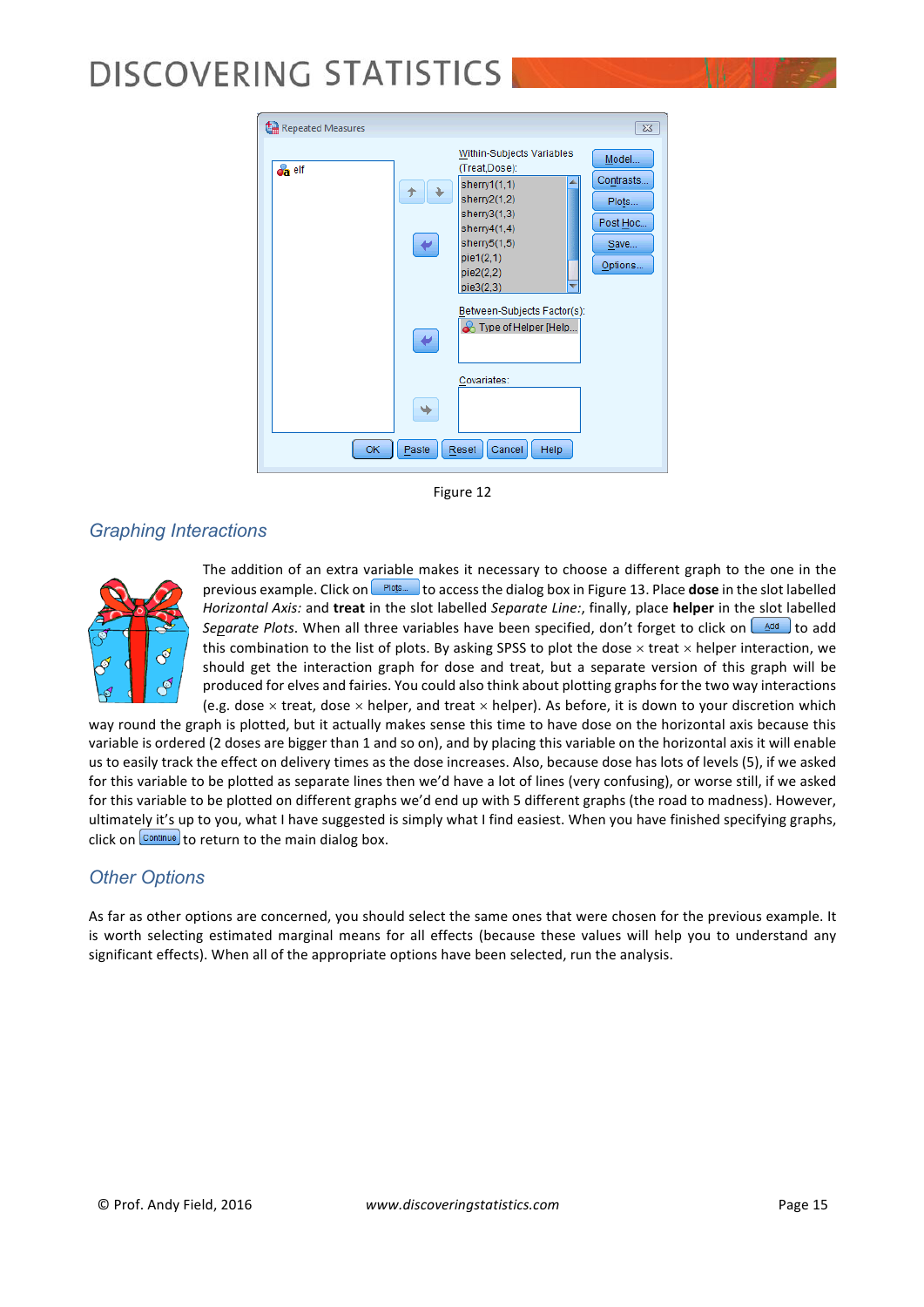| Repeated Measures: Profile Plots<br>$\Sigma$                                                                                              | Repeated Measures: Profile Plots<br>$\Sigma$                                                                 |
|-------------------------------------------------------------------------------------------------------------------------------------------|--------------------------------------------------------------------------------------------------------------|
| Factors:<br>Horizontal Axis:<br>٠<br>Helper<br><b>Dose</b><br>Treat<br>Separate Lines:<br>Dose<br>٠<br>Treat<br>Separate Plots:<br>Helper | Factors:<br>Horizontal Axis:<br>٠<br>Helper<br>Treat<br>Separate Lines:<br>Dose<br>٠<br>Separate Plots:<br>٠ |
| Plots:<br>Add<br>Help<br>Continue<br>Cancel                                                                                               | Plots:<br>Add<br>Change<br>Remove<br>Dose*Treat*Helper<br>Continue<br>Help<br>Cancel                         |



### *Interpreting the Output from Three-Way Mixed ANOVA*



Descriptives and Main Analysis SPSS Output 9 shows the initial output from this ANOVA. The first table merely lists the variables that have been included from the data editor and the level of each independent variable that they represent. This table is more important than it might seem, because it enables you to verify that the variables in the SPSS data editor represent the correct levels of the independent variables. The second table is a table of descriptives and

**Descriptive Statistics**

provides the mean and standard deviation for each of the ten conditions. The names in this table are the names I gave the variables in the data editor (therefore, if you didn't give these variables full names, this table will look slightly different).

| Measure: MEASURE 1 |      |                       |  |  |
|--------------------|------|-----------------------|--|--|
| Treat              | Dose | Dependent<br>Variable |  |  |
|                    |      | sherry1               |  |  |
|                    | 2    | sherry2               |  |  |
|                    | 3    | sherry3               |  |  |
|                    | 4    | sherry4               |  |  |
|                    | 5    | sherry5               |  |  |
| $\overline{2}$     | 1    | pie1                  |  |  |
|                    | 2    | pie2                  |  |  |
|                    | 3    | pie3                  |  |  |
|                    | 4    | pie4                  |  |  |
|                    | 5    | pie5                  |  |  |

|                                                   | Type of Helper | Mean  | Std. Deviation | N  |
|---------------------------------------------------|----------------|-------|----------------|----|
| Time Taken to Deliver Presents After 1 Sherry     | Elf            | 11.33 | 3.674          | 9  |
|                                                   | Fairy          | 9.22  | 3.563          | 9  |
|                                                   | Total          | 10.28 | 3.675          | 18 |
| Time Taken to Deliver Presents After 2 Sherries   | Elf            | 13.78 | 2.333          | 9  |
|                                                   | Fairy          | 13.11 | 3.371          | 9  |
|                                                   | Total          | 13.44 | 2.833          | 18 |
| Time Taken to Deliver Presents After 3 Sherries   | Elf            | 23.33 | 6.538          | 9  |
|                                                   | Fairy          | 26.44 | 7.812          | 9  |
|                                                   | Total          | 24.89 | 7.169          | 18 |
| Time Taken to Deliver Presents After 4 Sherries   | Elf            | 26.44 | 6.766          | 9  |
|                                                   | Fairy          | 39.00 | 10.689         | 9  |
|                                                   | Total          | 32.72 | 10.818         | 18 |
| Time Taken to Deliver Presents After 5 Sherries   | Elf            | 39.33 | 7.089          | 9  |
|                                                   | Fairy          | 57.89 | 16.412         | 9  |
|                                                   | Total          | 48.61 | 15.542         | 18 |
| Time Taken to Deliver Presents After 1 Mince Pie  | Elf            | 12.00 | 2.345          | 9  |
|                                                   | Fairy          | 9.56  | 2.789          | 9  |
|                                                   | Total          | 10.78 | 2.798          | 18 |
| Time Taken to Deliver Presents After 2 Mince Pies | Elf            | 12.00 | 3.674          | 9  |
|                                                   | Fairy          | 13.78 | 2.539          | 9  |
|                                                   | Total          | 12.89 | 3.197          | 18 |
| Time Taken to Deliver Presents After 3 Mince Pies | Elf            | 18.11 | 6.990          | 9  |
|                                                   | Fairy          | 20.00 | 5.025          | 9  |
|                                                   | Total          | 19.06 | 5.985          | 18 |
| Time Taken to Deliver Presents After 4 Mince Pies | Elf            | 21.56 | 9.139          | 9  |
|                                                   | Fairy          | 19.67 | 7.433          | 9  |
|                                                   | Total          | 20.61 | 8.140          | 18 |
| Time Taken to Deliver Presents After 5 Mince Pies | Elf            | 29.56 | 12.905         | 9  |
|                                                   | Fairy          | 30.22 | 6.340          | 9  |
|                                                   | Total          | 29.89 | 9.869          | 18 |

**Within-Subjects Factors**

SPSS Output 9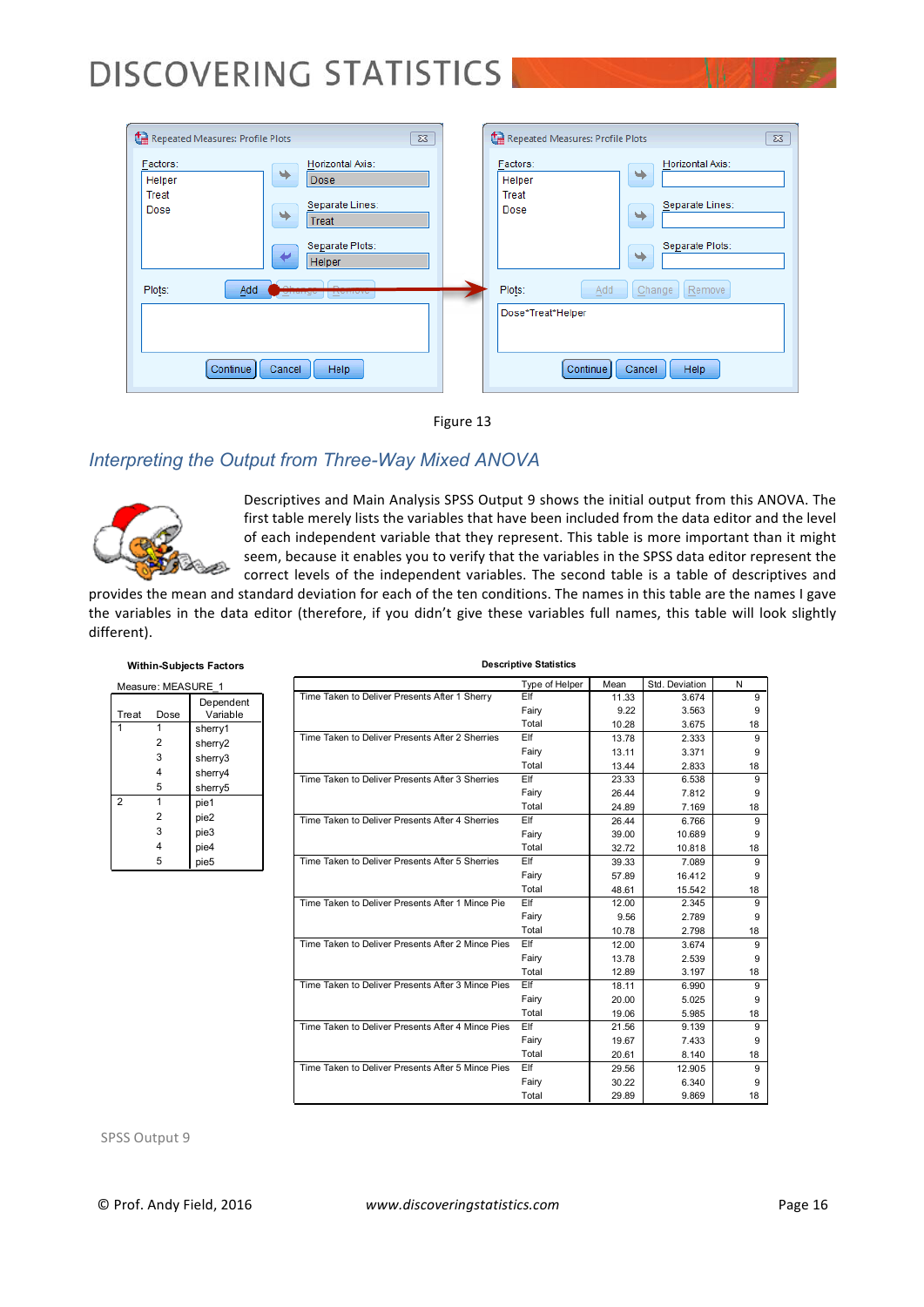The descriptives are interesting in that they tell us that the variability among scores was greatest after 5 Sherries and was generally higher when sherry was consumed (compare the standard deviations of the levels of the sherry variable compared to those of the mince pie variable). The standard deviations also look bigger for fairies compared to elves. The values in this table will help us later to interpret the main effects of the analysis.

SPSS Output 10 shows the results of Mauchly's sphericity test for each of the three repeated measures effects in the model (two main effects and one interaction). The significance values of these tests indicate that the main effect of dose and the dose x treat interaction has violated this assumption and so the *F*-values for any effect involving dose or the dose  $\times$  treat interaction term should be corrected (see earlier and chapter 13 of Field, 2009).

#### Why is the Sig. column of Mauchley's test sometimes empty?

- $\rightarrow$  The assumption of sphericity is all about the variance of the differences of different conditions being equal. When you have only two levels of a variable (as we have with treat), then there is only one set of differences (sherry compared to mince pies), so there isn't anything to compare the variance of these differences against.
- $\rightarrow$  Therefore, when you have only two levels of a repeated measures variable, Sphericity simply isn't an issue.
- $\rightarrow$  That's why SPSS leaves the Sig column blank, because sphericity can't be tested.
- $\rightarrow$  The main effect of **treat** has two levels so the assumption of sphericity is not an issue and we need not correct its *F*-ratio.

#### **Mauchly's Test of Sphericityb**

| Measure: MEASURE 1     |             |            |    |      |           |                      |             |
|------------------------|-------------|------------|----|------|-----------|----------------------|-------------|
|                        |             |            |    |      |           | Epsilon <sup>a</sup> |             |
|                        |             | Approx.    |    |      | Greenhous |                      |             |
| Within Subjects Effect | Mauchly's W | Chi-Square | df | Sig. | e-Geisser | Hu vnh-Feldt         | Lower-bound |
| Treat                  | 1.000       | .000       | 0  |      | 1.000     | 1.000                | 1.000       |
| Dose                   | .099        | 33.321     | 9  | .000 | .583      | .732                 | .250        |
| Treat * Dose           | .198        | 23.332     | 9  | .006 | .648      | .833                 | .250        |

Tests the null hypothesis that the error covariance matrix of the orthonormalized transformed dependent variables is proportional to an identity matrix

a. May be used to adjust the degrees of freedom for the averaged tests of significance. Corrected tests are displayed in the Tests of Within-Subjects Effects table.

Design: Intercept+Helper

Within Subjects Design: Treat+Dose+Treat\*Dose

#### SPSS Output 10

SPSS Output 11 shows the results of the ANOVA (with corrected *F* values). The output is split into sections that refer to each of the effects in the model and the error terms associated with these effects (a bit like the general table earlier on in this handout). The interesting part is the significance values of the *F*-ratios. If these values are less than .05 then we can say that an effect is significant. Looking at the significance values in the table it is clear that all of the effects are significant. I will examine each of these effects in turn.

### *The Effect of Helper*

The main effect of Helper is listed separately from the repeated measure effects in a table labelled Tests of Between-Subjects Effects. Before looking at this table it is important to check the assumption of homogeneity of variance using Levene's test (see handout on exploring data). SPSS produces a table listing Levene's test for each of the repeated measures variables in the data editor, and we need to look for any variable that has a significant value. SPSS Output 12 shows both tables. The table showing Levene's test indicates that variances are homogeneous (i.e. more or less the same for elves and fairies) for all levels of the repeated measures variables (because all significance values are greater than .05) except for 5 doses of sherry. This significant value compromises the accuracy of the *F*-test for Helper; however, because it's only one of the 10 combinations of levels that is significant we can probably not lose sleep over this result. You could consider transforming all of the data though to stabilize the variances between groups (see Field, 2009,

b.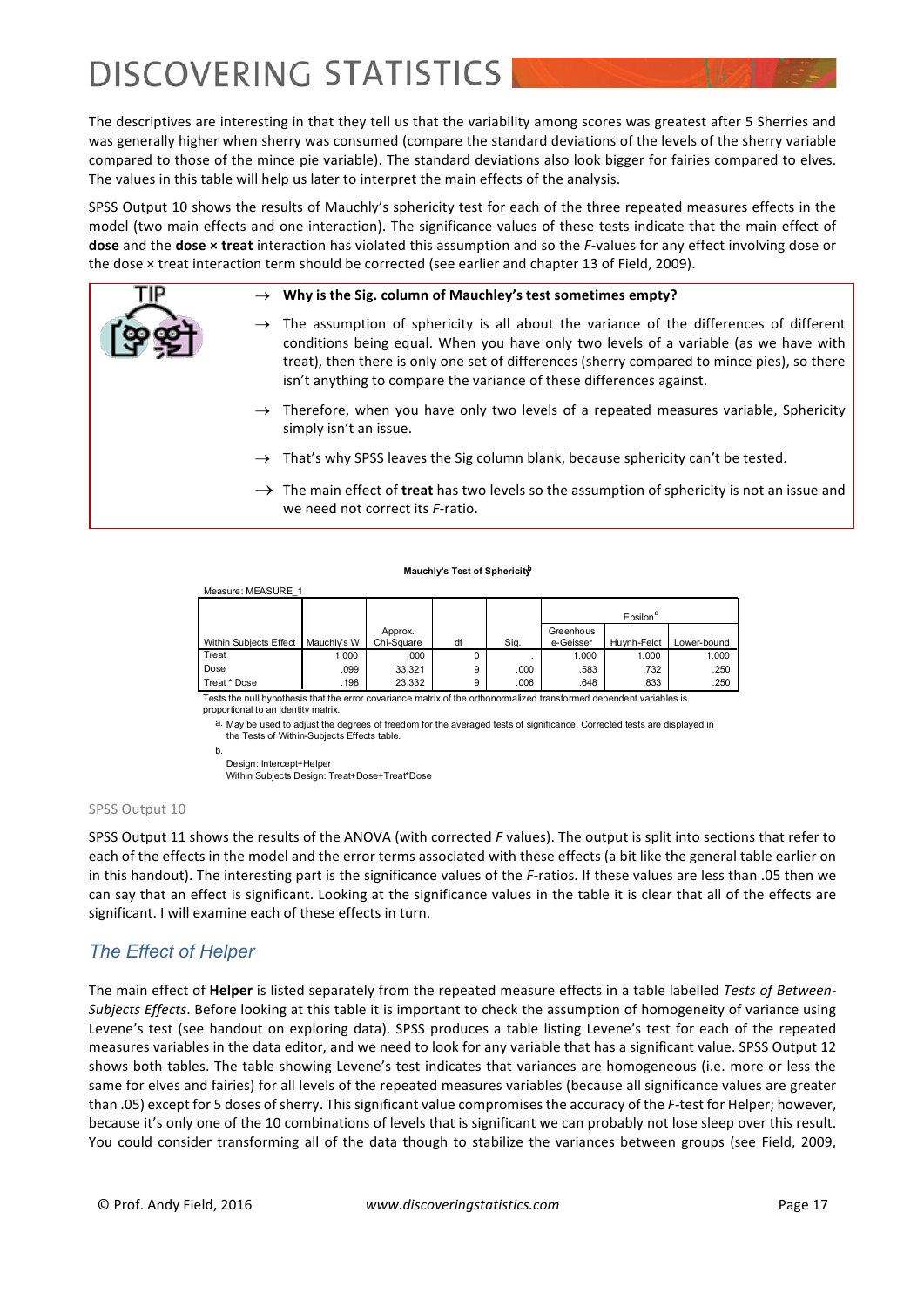Chapter 5 or your handout). The second table shows the ANOVA summary table for the main effect of Helper, and this reveals a significant effect (because the significance of .006 is less than the standard cut-off point of .05).

 $\rightarrow$  We can report that 'there was a significant main effect of Helper, *F*(1, 16) = 9.87, *p* = .006'.



 $\rightarrow$  This effect tells us that if we ignore the type of treat that was given and how many of those treats were consumed, elves and fairies differed in their delivery speeds'.

#### **Tests of Within-Subjects Effects**

| Measure: MEASURE 1    |                           |              |              |             |        |      |
|-----------------------|---------------------------|--------------|--------------|-------------|--------|------|
|                       |                           | Type III Sum |              |             |        |      |
| Source                |                           | of Squares   | df           | Mean Square | F      | Sig. |
| Treat                 | <b>Sphericity Assumed</b> | 2427.339     | $\mathbf{1}$ | 2427.339    | 42.352 | .000 |
|                       | Greenhouse-Geisser        | 2427.339     | 1.000        | 2427.339    | 42.352 | .000 |
|                       | Huynh-Feldt               | 2427.339     | 1.000        | 2427.339    | 42.352 | .000 |
|                       | Lower-bound               | 2427.339     | 1.000        | 2427.339    | 42.352 | .000 |
| Treat * Helper        | <b>Sphericity Assumed</b> | 444.939      | 1            | 444.939     | 7.763  | .013 |
|                       | Greenhouse-Geisser        | 444.939      | 1.000        | 444.939     | 7.763  | .013 |
|                       | Huynh-Feldt               | 444.939      | 1.000        | 444.939     | 7.763  | .013 |
|                       | Lower-bound               | 444.939      | 1.000        | 444.939     | 7.763  | .013 |
| Error(Treat)          | <b>Sphericity Assumed</b> | 917.022      | 16           | 57.314      |        |      |
|                       | Greenhouse-Geisser        | 917.022      | 16.000       | 57.314      |        |      |
|                       | Huynh-Feldt               | 917.022      | 16.000       | 57.314      |        |      |
|                       | Lower-bound               | 917.022      | 16.000       | 57.314      |        |      |
| Dose                  | <b>Sphericity Assumed</b> | 19025.256    | 4            | 4756.314    | 92.188 | .000 |
|                       | Greenhouse-Geisser        | 19025.256    | 2.334        | 8152.053    | 92.188 | .000 |
|                       | Huynh-Feldt               | 19025.256    | 2.928        | 6498.711    | 92.188 | .000 |
|                       | Lower-bound               | 19025.256    | 1.000        | 19025.256   | 92.188 | .000 |
| Dose * Helper         | <b>Sphericity Assumed</b> | 748.144      | 4            | 187.036     | 3.625  | .010 |
|                       | Greenhouse-Geisser        | 748.144      | 2.334        | 320.569     | 3.625  | .030 |
|                       | Huynh-Feldt               | 748.144      | 2.928        | 255.554     | 3.625  | .020 |
|                       | Lower-bound               | 748.144      | 1.000        | 748.144     | 3.625  | .075 |
| Error(Dose)           | <b>Sphericity Assumed</b> | 3302.000     | 64           | 51.594      |        |      |
|                       | Greenhouse-Geisser        | 3302.000     | 37.341       | 88.429      |        |      |
|                       | Huvnh-Feldt               | 3302.000     | 46.841       | 70.494      |        |      |
|                       | Lower-bound               | 3302.000     | 16.000       | 206.375     |        |      |
| Treat * Dose          | <b>Sphericity Assumed</b> | 2358.744     | 4            | 589.686     | 10.217 | .000 |
|                       | Greenhouse-Geisser        | 2358.744     | 2.594        | 909.419     | 10.217 | .000 |
|                       | Huynh-Feldt               | 2358.744     | 3.333        | 707.646     | 10.217 | .000 |
|                       | Lower-bound               | 2358.744     | 1.000        | 2358.744    | 10.217 | .006 |
| Treat * Dose * Helper | <b>Sphericity Assumed</b> | 761.589      | 4            | 190.397     | 3.299  | .016 |
|                       | Greenhouse-Geisser        | 761.589      | 2.594        | 293.632     | 3.299  | .035 |
|                       | Huynh-Feldt               | 761.589      | 3.333        | 228.484     | 3.299  | .023 |
|                       | Lower-bound               | 761.589      | 1.000        | 761.589     | 3.299  | .088 |
| Error(Treat*Dose)     | <b>Sphericity Assumed</b> | 3693.867     | 64           | 57.717      |        |      |
|                       | Greenhouse-Geisser        | 3693.867     | 41.499       | 89.011      |        |      |
|                       | Huynh-Feldt               | 3693.867     | 53.332       | 69.262      |        |      |
|                       | Lower-bound               | 3693.867     | 16.000       | 230.867     |        |      |

SPSS Output 11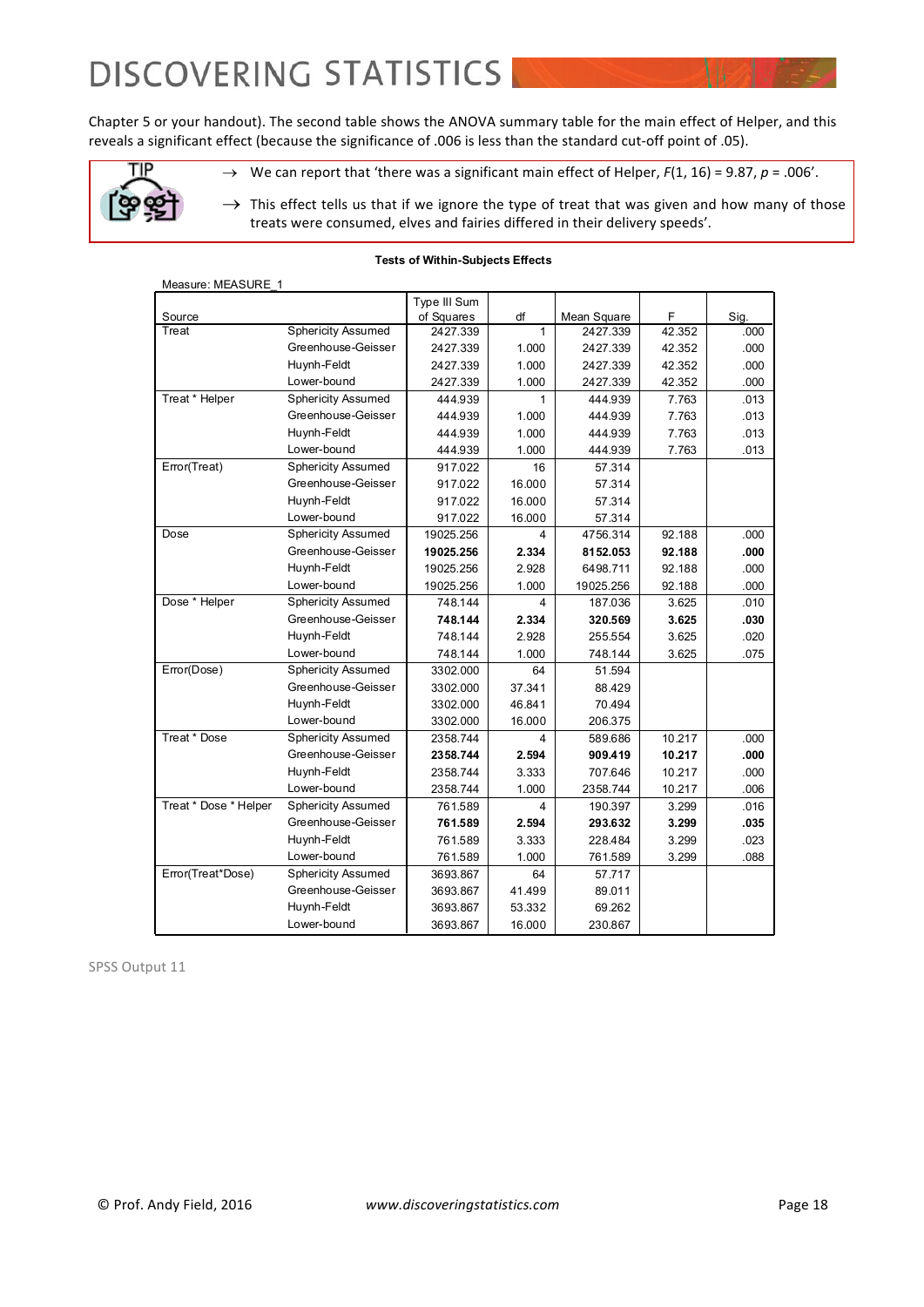#### **Levene's Test of Equality of Error Variances**

|                                                   |       | df1 | df2 | Sig. |
|---------------------------------------------------|-------|-----|-----|------|
| Time Taken to Deliver Presents After 1 Sherry     | .194  |     | 16  | .666 |
| Time Taken to Deliver Presents After 2 Sherries   | 2.279 |     | 16  | .151 |
| Time Taken to Deliver Presents After 3 Sherries   | .325  |     | 16  | .577 |
| Time Taken to Deliver Presents After 4 Sherries   | .909  |     | 16  | .355 |
| Time Taken to Deliver Presents After 5 Sherries   | 7.305 |     | 16  | .016 |
| Time Taken to Deliver Presents After 1 Mince Pie  | 1.693 |     | 16  | .212 |
| Time Taken to Deliver Presents After 2 Mince Pies | 2.854 |     | 16  | .111 |
| Time Taken to Deliver Presents After 3 Mince Pies | 1.294 |     | 16  | .272 |
| Time Taken to Deliver Presents After 4 Mince Pies | .933  |     | 16  | .348 |
| Time Taken to Deliver Presents After 5 Mince Pies | 2.267 |     | 16  | .152 |

Tests the null hypothesis that the error variance of the dependent variable is equal across groups.

a.

Design: Intercept+Helper

Within Subjects Design: Treat+Dose+Treat\*Dose

#### **Tests of Between-Subjects Effects**

| Measure: MEASURE 1 |  |  |  |  |
|--------------------|--|--|--|--|
|                    |  |  |  |  |

| Transformed Variable: Average |                            |    |             |          |      |  |  |
|-------------------------------|----------------------------|----|-------------|----------|------|--|--|
| Source                        | Type III Sum<br>of Squares | df | Mean Square |          | Sig. |  |  |
| Intercept                     | 8964.605                   |    | 8964.605    | 1989.065 | .000 |  |  |
| Helper                        | 44.494                     |    | 44.494      | 9.872    | .006 |  |  |
| Error                         | 72.111                     | 16 | 4.507       |          |      |  |  |

SPSS Output 12



SPSS Output 13 Figure 14

If you requested that SPSS display means for the Helper effect you should scan through your output and find the table in a section headed *Estimated Marginal Means*. SPSS Output 13 is a table of means for the main effect of Helper with the associated standard errors. This information is plotted in Figure 14. It is clear from this graph that delivery times were different, with elves delivering quicker than fairies.

### *The Effect of Treat*

The first part of SPSS Output 11 tells us the effect of the type of treat consumed by the elves/fairies. For this effect



sphericity wasn't an issue, so we look at the uncorrected *F*-ratios. You can request that SPSS produce means of the main effects (see Field, 2009; 2013) and if you do this, you'll find the table in SPSS Output 14 in a section headed *Estimated Marginal Means*. SPSS Output 14 is a table of means for the main effect of treat with the associated standard errors. The levels of

this variable are labelled 1 and 2 and so we must think back to how we entered the variable to see which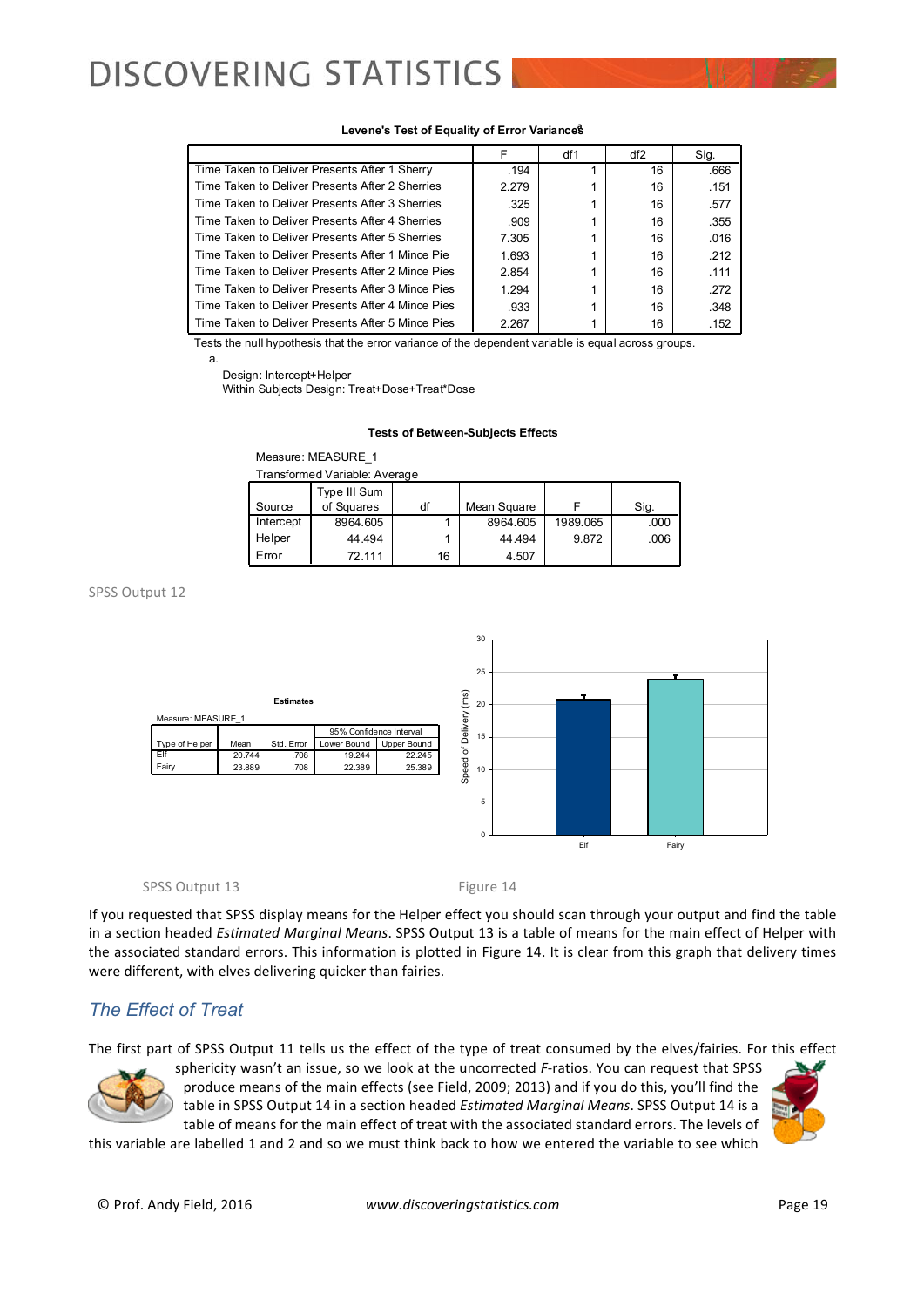row of the table relates to which condition. We entered this variable with the sherry condition first and the mince pie condition last. Figure 15 uses this information to display the means for each condition. It is clear from this graph that mean delivery times were higher after sherry ( $M = 25.99$ ) than after mince pies ( $M = 18.64$ ). Therefore, sherry slowed down present delivery significantly compared to mince pies.

This effect should be reported as:

- $\rightarrow$  There was a significant main effect of the type of treat,  $F(1, 16) = 42.35$ ,  $p < .001$
- This effect tells us that if we ignore the number of treats consumed and whether the helper was an elf or fairy, delivery times for presents were slower after one type of treat than after the other type.





SPSS Output 14 **Figure 15** 

### *The Effect of Dose*

SPSS Output 11 also reports the effect of the number of treats consumed (dose) by the elves and fairies. This effect violated the assumption of sphericity and so we look at the corrected *F*-ratios. All of the corrected values are significant and we should report the Greenhouse-Geisser corrected values because they are the most conservative. You should report the sphericity data (Mauchley's test etc.) as explained in the first example. The effect itself could be reported as:

This effect violated sphericity so we report that (note the df):

- There was a significant main effect of the number of treats consumed,  $F(2.33, 37.34) =$ 92.19,  $p < .001$ .
- This effect tells us that if we ignore the type of treat that was consumed, and whether the helper was an elf or a fairy delivery times of presents were slower after consuming certain amounts of treats.

Note the degrees of freedom represent the Greenhouse-Geisser corrected values. We don't know from this effect, which amounts of treats (doses) in particular slowed the elves down, but we could look at this with post hoc tests – see example 1.

If we requested means of the main effects (see Field, 2009, Chapter 13) then you'll see the table in SPSS Output 15, which is a table of means for the main effect of dose with the associated standard errors. The levels of this variable are labelled 1, 2, 3, 4, & 5 and so we must think back to how we entered the variables to see which row of the table relates to which condition. Figure 16 uses this information to display the means for each condition. It is clear from this graph that mean delivery times got progressively higher as more treats were consumed (in fact the trend looks linear).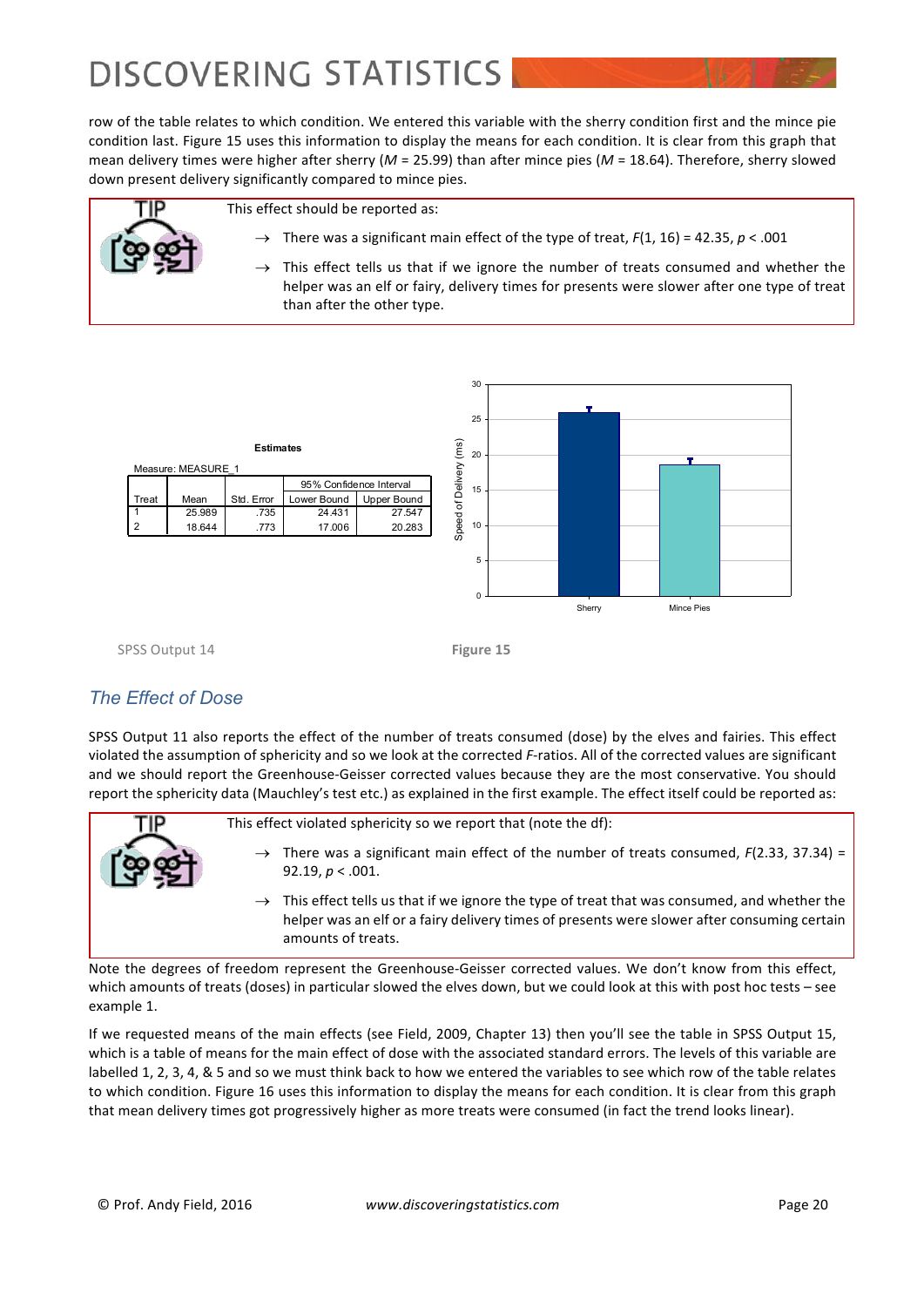

SPSS Output 15 Figure 16

### *The Treat × Helper Interaction*

**4. Type of Helper \* Treat**

22.844 1.039 20.641 25.048 18.644 | 1.093 | 16.327 | 20.962 29.133 1.039 26.930 31.337<br>18.644 1.093 16.327 20.962

Mean Std. Error Lower Bound Upper Bound<br>22 844 1039 20 641 25 048

95% Confidence Interval

20.962

SPSS Output 11 indicated that the type of helper interacted in some way with the type of treat consumed.



 $\rightarrow$  We can report that 'there was a significant interaction between the type of treat consumed and whether the helper was an elf or a fairy,  $F(1, 16) = 7.76$ ,  $p = .013'$ .

 $\rightarrow$  This effect tells us that the effect of different treats on the delivery speed of presents was different in elves compared to fairies.

We can use the estimated marginal means to interpret this interaction (or we could have asked SPSS for a plot of Treat  $\times$  Helper using the dialog box in Figure 13). The means and interaction graph (Figure 17 and SPSS Output 16) show the meaning of this result. The graph shows the average delivery times for elves and fairies for the two types of treat (regardless of how many were eaten). The graph clearly shows that for mince pies delivery times were virtually identical for elves and fairies (the bars are the same height). However, for after sherry, fairies took much longer than elves to deliver presents. In general this interaction seems to suggest than although elves and fairies were equally affected by mince pies, fairies were affected more by sherry than elves were.





SPSS Output 16 Figure 17

**MEASURE** 

Type of H Elf Fairy

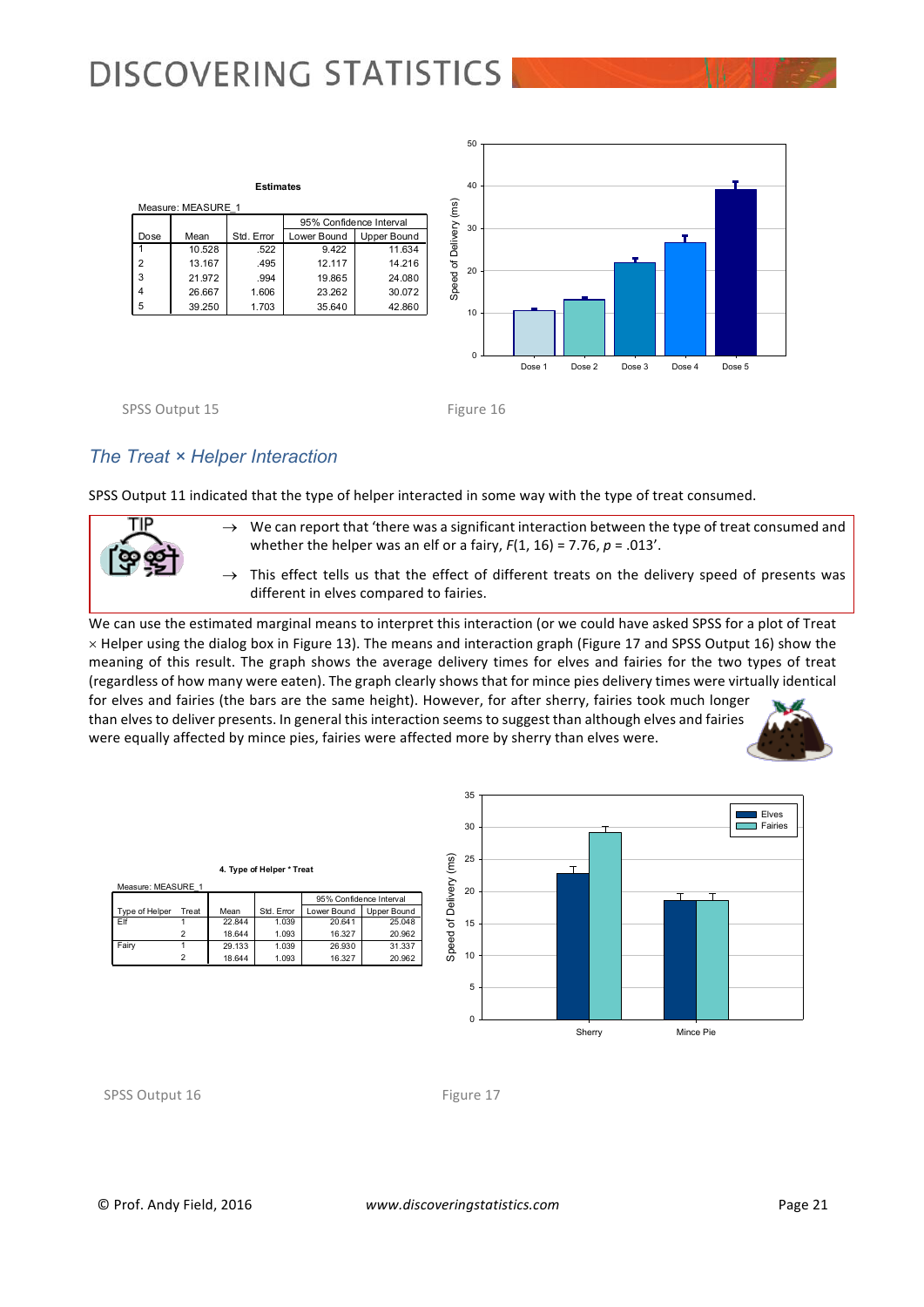### *The Dose × Helper Interaction*

SPSS Output 11 indicated that the type of helper interacted in some way with the number of treats consumed.

The interaction violated sphericity and so we report from the ANOVA table that:

- $\rightarrow$  We can report that 'there was a significant interaction between the Dose of the treat and whether the helper was an elf or a fairy,  $F(2.33, 37.34) = 3.63$ ,  $p = .030$ .
- $\rightarrow$  This effect tells us that the delivery times of elves and fairies was affected differently by the number of treats that they consumed.

We can use the estimated marginal means to interpret this interaction (or we could have asked SPSS for a plot of Dose  $\times$  Helper using the dialog box in Figure 13). The means and interaction graph (Figure 18 and SPSS Output 17) show the meaning of this result. The graph shows the average delivery times for elves and fairies at each of the doses (ignoring which treat was consumed). The graph shows that delivery times are very similar for elves and fairies at doses 1 to 3, but at dose 4 and 5 fairies start to become quite a lot slower than elves. In general this interaction seems to suggest than although elves and fairies were equally affected at lower doses of treat, fairies were affected more than elves by high doses (4 or 5 doses).



SPSS Output 17 Figure 18

### *The Treat x Dose Interaction Effect*

SPSS Output 11 indicated that the number of treats consumed interacted in some way with the type of treat. In other words, the effect that the number of treats (dose) had on the speed of delivery was different for mince pies and sherry. The means for all conditions can be seen in SPSS Output 18 (and these values are the same as in the table of descriptives).



We can use the means in SPSS Output 18 to plot an interaction graph, which is essential for interpreting the interaction. Figure 19 shows that the pattern of responding for the two treats is very similar for small doses (the bars are almost identical heights for 1 and 2 doses). However, as more treats are consumed, the effect of drinking sherry becomes more pronounced (delivery times are higher) than when mince pies are eaten. This is shown by the increasingly large differences between the pairs of bars for large numbers of treats. To verify the interpretation of the interaction effect, we would need to look at some contrasts (see Field,

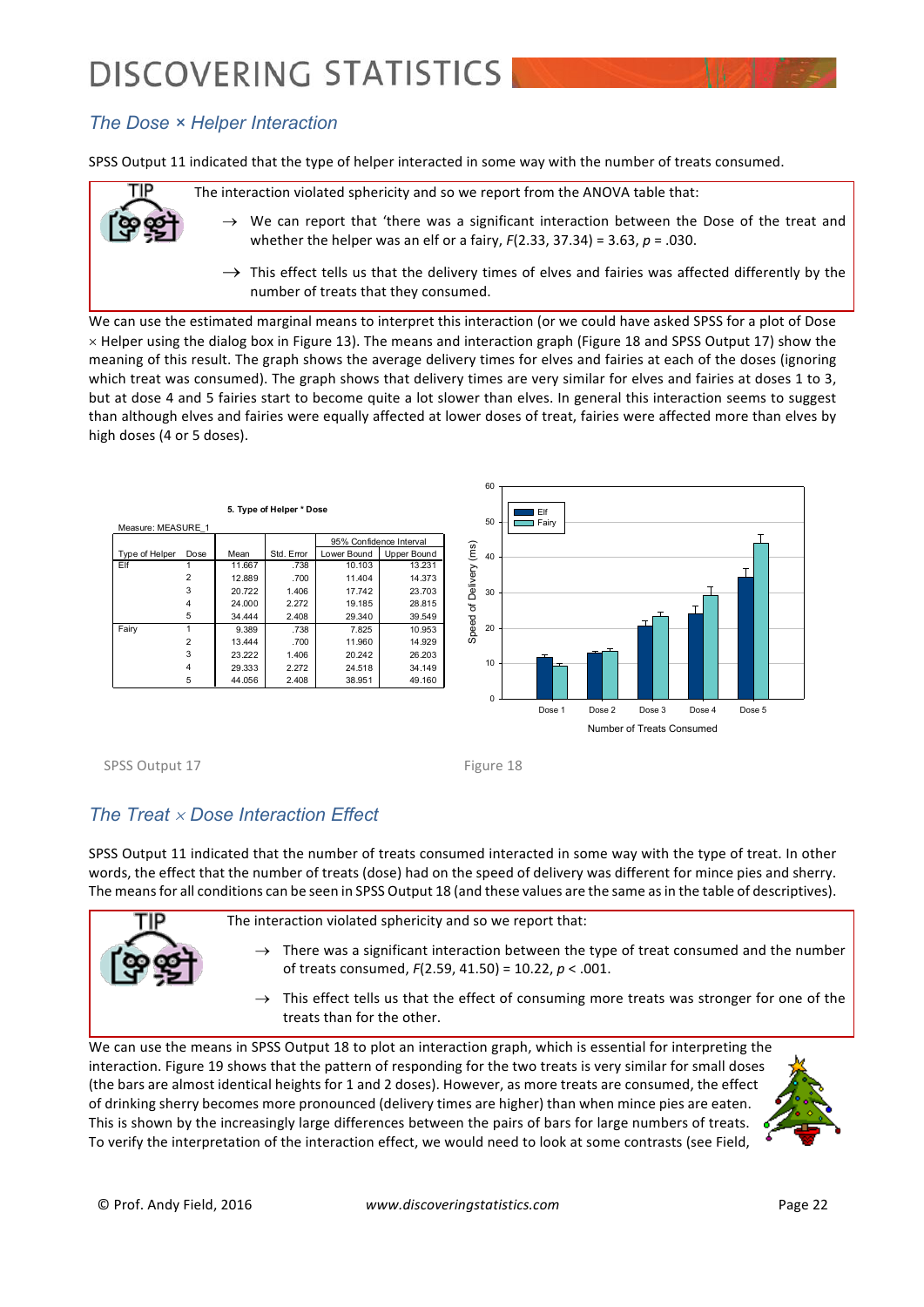2009, chapter 13). However, in general terms, Santa Claus should conclude that the number of treats consumed had a much greater effect in slowing down his helpers when the treat was sherry (presumably because they all get shit-faced and start staggering around being stupid), but much less of an effect when the treats were mince pies although even the pies did slow them down to some extent). However, at this stage we don't know whether this effect is found in all helpers or whether it differs in elves and fairies.

|                | Measure: MEASURE 1 |        | 6. Treat * Dose |             |                         |          | 50       | Sherry<br>Mince Pies |
|----------------|--------------------|--------|-----------------|-------------|-------------------------|----------|----------|----------------------|
|                |                    |        |                 |             | 95% Confidence Interval |          |          |                      |
| Treat          | Dose               | Mean   | Std. Error      | Lower Bound | Upper Bound             | (ms)     |          |                      |
|                |                    | 10.278 | .853            | 8.469       | 12.086                  |          | 40       |                      |
|                | $\overline{2}$     | 13.444 | .683            | 11.996      | 14.893                  |          |          |                      |
|                | 3                  | 24.889 | 1.698           | 21.290      | 28.488                  | Delivery | 30       |                      |
|                | 4                  | 32.722 | 2.108           | 28.253      | 37.192                  | $\rm 5$  |          |                      |
|                | 5                  | 48.611 | 2.980           | 42.295      | 54.928                  |          |          |                      |
| $\overline{2}$ | 1                  | 10.778 | .607            | 9.490       | 12.065                  | Speed    | 20       |                      |
|                | $\overline{2}$     | 12.889 | .744            | 11.311      | 14.467                  |          |          |                      |
|                | 3                  | 19.056 | 1.435           | 16.014      | 22.097                  |          | 10       |                      |
|                | 4                  | 20.611 | 1.963           | 16.449      | 24.773                  |          |          |                      |
|                | 5                  | 29.889 | 2.396           | 24.809      | 34.969                  |          | $\Omega$ |                      |
|                |                    |        |                 |             |                         |          |          | Doon 1<br>$D = 0$    |



Number of Treats Consumed



### *The Treat × Dose × Helper Interaction*

SPSS Output 11 tells us that there is a significant three-way Treat  $\times$  Dose  $\times$  Helper interaction:



- We can report that 'there was a significant interaction between the type of treat eaten, how many treats were eaten and whether the helper was an elf or a fairy,  $F(2.59, 41.50) = 3.30$ ,  $p =$ .035'.
- $\rightarrow$  The three-way interaction tells us whether the dose  $\times$  treat interaction described above is the same for elves and fairies (i.e. whether the combined effect of the type of treat and their number of treats consumed was the same for elves as for fairies).

The nature of this interaction is shown up in Figure 20, which shows the helper by dose interaction for the two treats



separately (sherry on the left and mince pies on the right). The means in this graph were taken from SPSS Output 19. First look at the Mince pies graph (right hand side). Hopefully it's clear that elves and fairies delivery times are relatively similar at all doses (the bars are more or less the same height). In other words the effect that dose has on delivery times is pretty similar in elves and fairies at all doses. Now, let's look at the Sherry graph (left hand side). The picture is very different here: for 1, 2 or even 3 doses of sherry the elves and fairies are affected to a similar degree (the bars are the same height approximately). However, at the fourth dose of sherry fairies slow down considerably compared to elves, and this effect is even more pronounced at 5 doses. As such, this interaction seems to suggest that elves and

fairies are fairly comparable at all doses of mince pies and small does of sherry (up to 3 doses), but at large doses of sherry, fairies slow down delivering presents substantially more than elves do.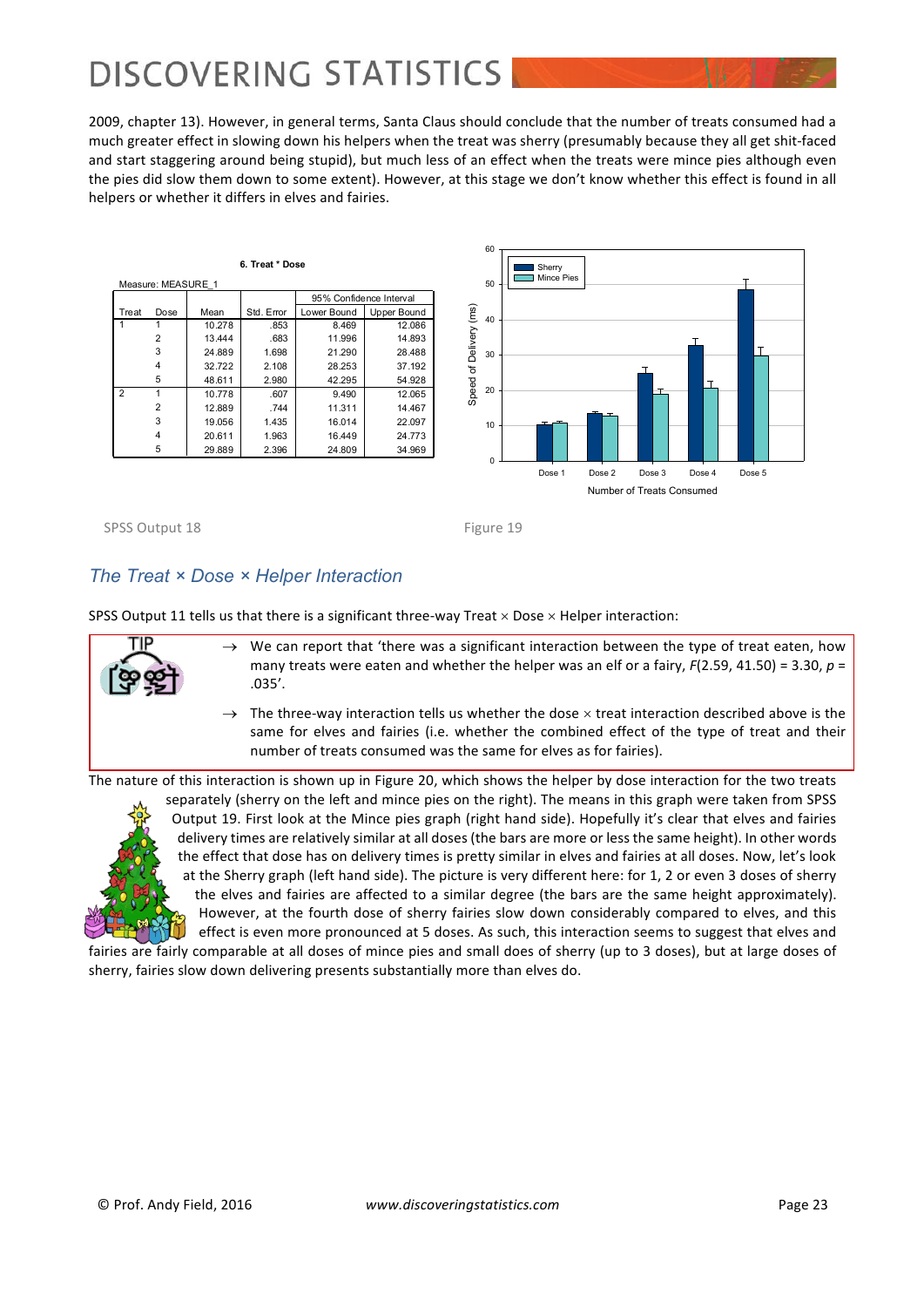| Measure: MEASURE 1 |                |                |        |            |             |                         |  |
|--------------------|----------------|----------------|--------|------------|-------------|-------------------------|--|
|                    |                |                |        |            |             | 95% Confidence Interval |  |
| Type of Helper     | Treat          | Dose           | Mean   | Std. Error | Lower Bound | Upper Bound             |  |
| Elf                | 1              | 1              | 11.333 | 1.206      | 8.776       | 13.891                  |  |
|                    |                | $\overline{2}$ | 13.778 | .966       | 11.729      | 15.826                  |  |
|                    |                | 3              | 23.333 | 2.401      | 18.243      | 28.424                  |  |
|                    |                | 4              | 26.444 | 2.982      | 20.124      | 32.765                  |  |
|                    |                | 5              | 39.333 | 4.214      | 30.400      | 48.266                  |  |
|                    | $\overline{2}$ | 1              | 12.000 | .859       | 10.179      | 13.821                  |  |
|                    |                | $\overline{2}$ | 12.000 | 1.053      | 9.769       | 14.231                  |  |
|                    |                | 3              | 18.111 | 2.029      | 13.810      | 22.413                  |  |
|                    |                | 4              | 21.556 | 2.777      | 15.669      | 27.442                  |  |
|                    |                | 5              | 29.556 | 3.389      | 22.371      | 36.740                  |  |
| Fairy              | 1              | 1              | 9.222  | 1.206      | 6.665       | 11.780                  |  |
|                    |                | $\overline{2}$ | 13.111 | .966       | 11.063      | 15.159                  |  |
|                    |                | 3              | 26.444 | 2.401      | 21.354      | 31.535                  |  |
|                    |                | 4              | 39.000 | 2.982      | 32.679      | 45.321                  |  |
|                    |                | 5              | 57.889 | 4.214      | 48.956      | 66.822                  |  |
|                    | 2              | 1              | 9.556  | .859       | 7.735       | 11.376                  |  |
|                    |                | $\overline{2}$ | 13.778 | 1.053      | 11.546      | 16.009                  |  |
|                    |                | 3              | 20.000 | 2.029      | 15.698      | 24.302                  |  |
|                    |                | 4              | 19.667 | 2.777      | 13.780      | 25.553                  |  |
|                    |                | 5              | 30.222 | 3.389      | 23.038      | 37.406                  |  |

#### **7. Type of Helper \* Treat \* Dose**

SPSS Output 19



#### **Sherry Mince Pies/Christmas Pudding**



Figure 20

#### *Conclusions*

What should be clear from this handout is that when more than two independent variables are used in an ANOVA, it yields complex interaction effects that require a great deal of concentration to interpret (imagine interpreting a fourway interaction!). Therefore, it is essential to take a systematic approach to interpretation and plotting graphs is a particularly useful way to proceed.

### Guided Example

There is evidence that attitudes towards stimuli can be changed using positive and negative imagery (e.g. Stuart, Shimp and Engle, 1987, but see Field and Davey, 1999). Some researchers were interested in answering two questions. On the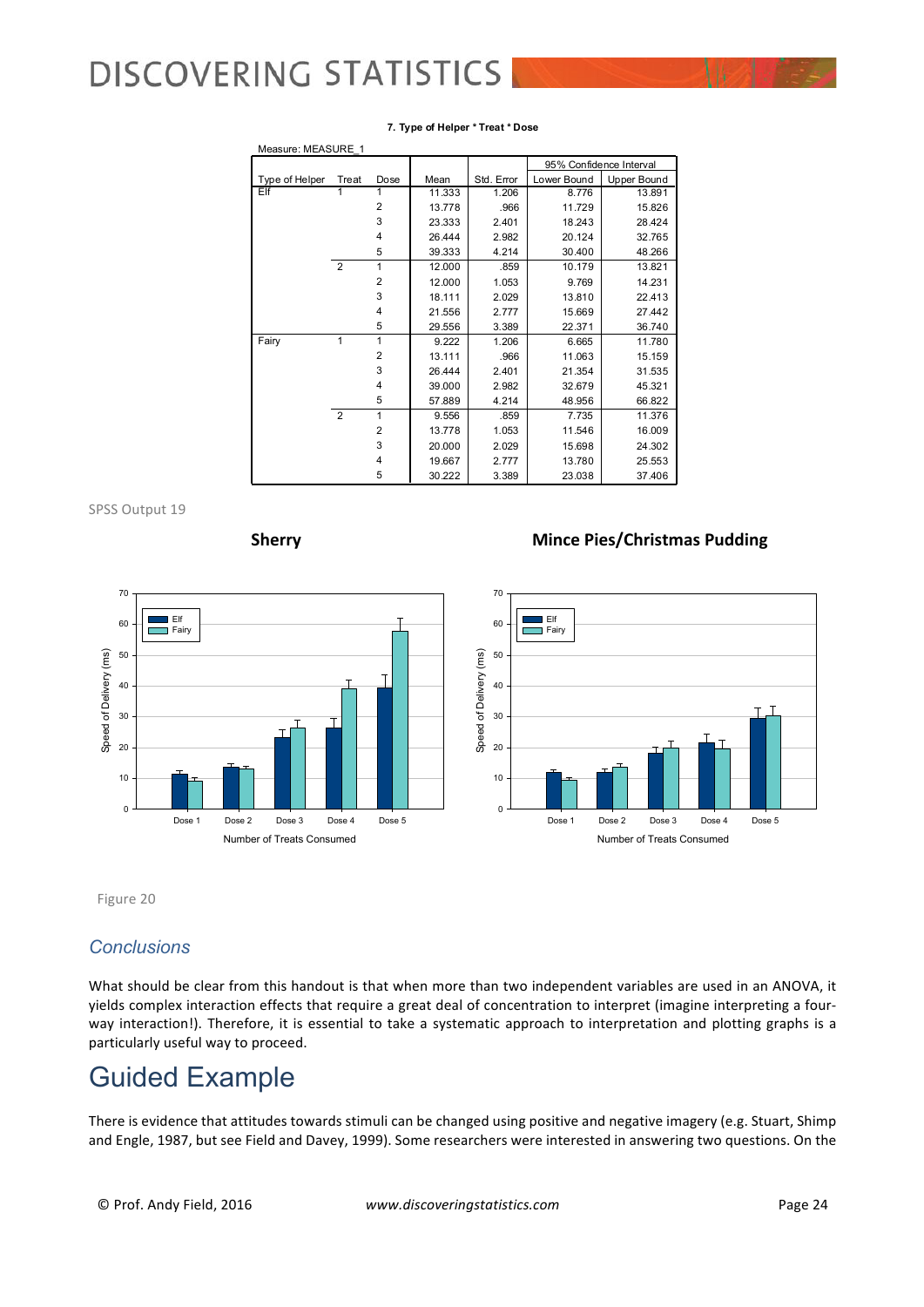one hand, the government had funded them to look at whether negative imagery in advertising could be used to change attitudes towards alcohol. Conversely, an alcohol company had provided funding to see whether positive imagery could be used to improve attitudes towards alcohol. The scientists designed *two* studies to address both issues.

In the first study, participants viewed a total of 3 mock adverts over three sessions. In one session, they saw three adverts containing three different products with a negative image (a dead body with the slogan 'drinking this product makes your liver explode': The products were: (1) a brand of beer (Brain Death)); (2) a brand of wine (Dangleberry); and (3) a brand of water (Puritan). The sex of the participants was noted. Table 1 contains the data (each row represents a single subject). After each advert subjects were asked to rate the drinks on a scale ranging from  $-100$  (dislike very much) through 0 (neutral) to 100 (like very much). The order of adverts was randomised. There are two independent variables in each experiment: the type of drink (beer, wine or water) and the sex of the participant (male or female).

Table 2: Data for Experiment 1

| <b>Experiment</b> | <b>Experiment 1: Negative Imagery</b> |       |       |  |  |  |
|-------------------|---------------------------------------|-------|-------|--|--|--|
| <b>Drink</b>      | <b>Beer</b>                           | Wine  | Water |  |  |  |
| <b>Male</b>       | $\boldsymbol{6}$                      | $-5$  | $-14$ |  |  |  |
|                   | 30                                    | $-12$ | $-10$ |  |  |  |
|                   | 15                                    | $-15$ | $-16$ |  |  |  |
|                   | 30                                    | $-4$  | $-10$ |  |  |  |
|                   | 12                                    | $-2$  | 5     |  |  |  |
|                   | 17                                    | $-6$  | $-6$  |  |  |  |
|                   | 21                                    | $-2$  | $-20$ |  |  |  |
|                   | 23                                    | $-7$  | $-12$ |  |  |  |
|                   | 20                                    | $-10$ | $-9$  |  |  |  |
|                   | 27                                    | $-15$ | $-6$  |  |  |  |
| <b>Female</b>     | $-19$                                 | $-13$ | $-2$  |  |  |  |
|                   | $-18$                                 | $-16$ | $-17$ |  |  |  |
|                   | $-\bf 8$                              | $-23$ | $-19$ |  |  |  |
|                   | $-6$                                  | $-22$ | $-11$ |  |  |  |
|                   | $-6$                                  | $-9$  | $-10$ |  |  |  |
|                   | $-9$                                  | $-18$ | $-17$ |  |  |  |
|                   | $-17$                                 | $-17$ | $-4$  |  |  |  |
|                   | $-12$                                 | $-15$ | $-4$  |  |  |  |
|                   | $-11$                                 | $-14$ | $-1$  |  |  |  |
|                   | $-6$                                  | $-15$ | $-1$  |  |  |  |



- $\rightarrow$  Enter the data into SPSS.
- $\rightarrow$  Save the data onto a disk in a file called **drinkimagery.sav**.
- $\rightarrow$  Conduct the appropriate analysis to see whether male's and female's attitudes to different drinks are differentially affected by negative imagery.

What are the independent variables and how many levels do they have?

**Your Answer:**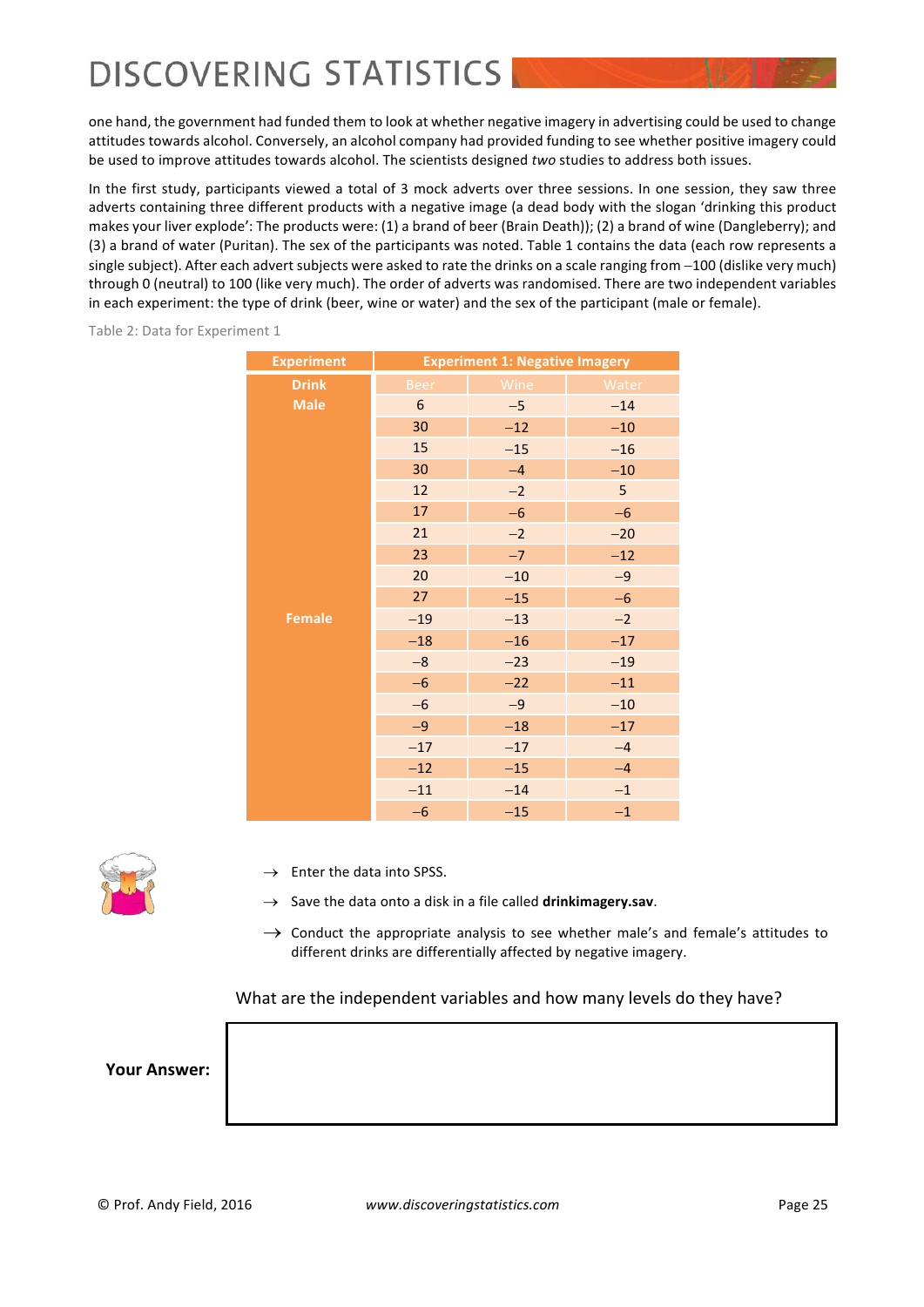|                     | What is the dependent variable?                                                                                                                          |
|---------------------|----------------------------------------------------------------------------------------------------------------------------------------------------------|
| <b>Your Answer:</b> |                                                                                                                                                          |
|                     | What analysis have you performed? (i.e. and x by y what type of ANOVA).                                                                                  |
| <b>Your Answer:</b> |                                                                                                                                                          |
|                     | Has the assumption of sphericity been met? (Quote relevant statistics in APA<br>format).                                                                 |
| <b>Your Answer:</b> |                                                                                                                                                          |
|                     | Report the main effect of type of drink in APA format. Is this effect significant<br>and how would you interpret it?                                     |
|                     |                                                                                                                                                          |
|                     |                                                                                                                                                          |
| <b>Your Answer:</b> |                                                                                                                                                          |
|                     |                                                                                                                                                          |
|                     |                                                                                                                                                          |
|                     | Report the main effect of sex in APA format. Is this effect significant and how<br>would you interpret it? (You should also comment on the assumption of |

homogeneity of variance)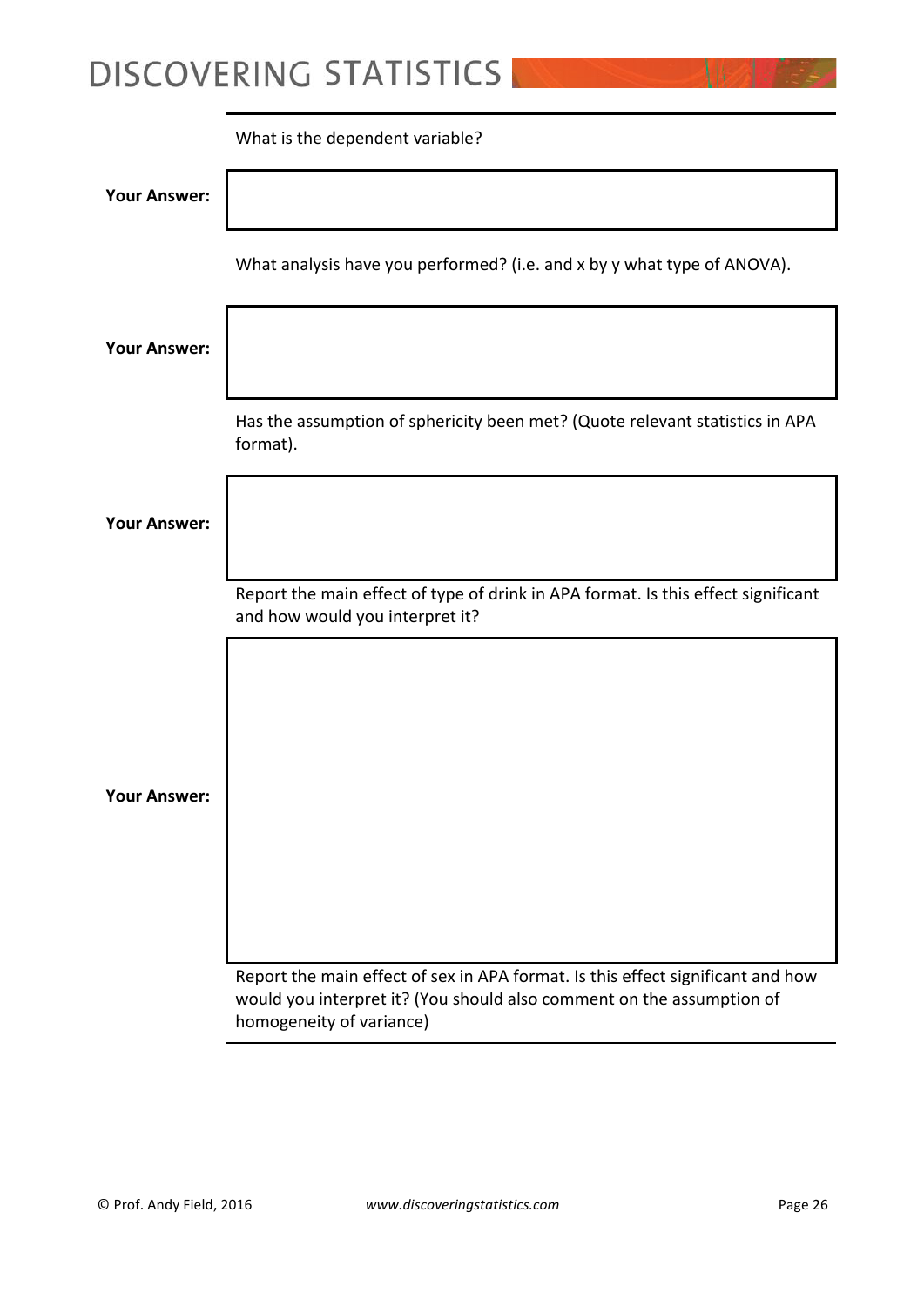**Your Answer:**

Report the interaction effect between sex and type of drink in APA format. Is this effect significant and how would you interpret it?

**Your Answer:**

Answers to this guided question can be found on the module website in the file **answertomixedanovaguidedexample.pdf**

### *Unguided Example 1:*

In a second experiment (a week later), the participants saw the same three brands, but this time presented with positive images (a sexy naked man or women—depending on the participant's sex—and the slogan 'drinking this product makes you a horny stud-muffin'). After each advert participants were asked to rate the drinks on the same scale.



- $\rightarrow$  Analyse the data to see if imagery affects preferences for the different drinks, and whether these effects are different in men and women.
- $\rightarrow$  Report the results in APA format.
- $\rightarrow$  Is the prediction that the effect of positive imagery on preferences for drinks will differ in men and women supported?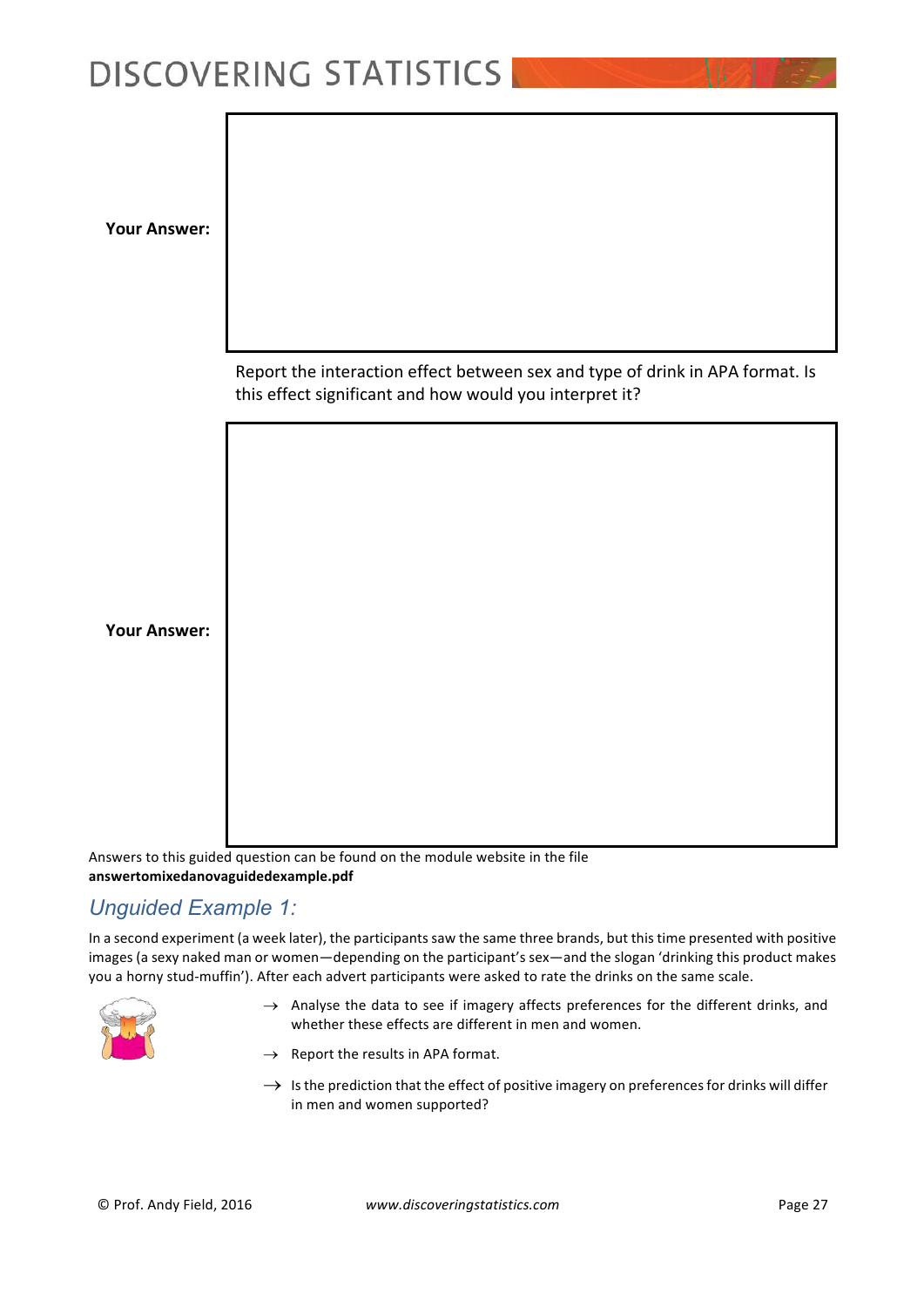| <b>Experiment</b> |                | <b>Experiment 2: Positive Imagery</b> |                |  |  |  |  |  |
|-------------------|----------------|---------------------------------------|----------------|--|--|--|--|--|
| <b>Drink</b>      | <b>Beer</b>    | Wine                                  | Water          |  |  |  |  |  |
| <b>Male</b>       | $\mathbf{1}$   | 38                                    | $10\,$         |  |  |  |  |  |
|                   | 43             | 20                                    | 9              |  |  |  |  |  |
|                   | 15             | 20                                    | $6\phantom{a}$ |  |  |  |  |  |
|                   | 10             | 28                                    | 20             |  |  |  |  |  |
|                   | $\bf 8$        | 11                                    | 27             |  |  |  |  |  |
|                   | 17             | 17                                    | 9              |  |  |  |  |  |
|                   | 30             | 15                                    | 19             |  |  |  |  |  |
|                   | 34             | 27                                    | 12             |  |  |  |  |  |
|                   | 34             | 24                                    | 12             |  |  |  |  |  |
|                   | 26             | 23                                    | 21             |  |  |  |  |  |
| <b>Female</b>     | $\mathbf{1}$   | 28                                    | 33             |  |  |  |  |  |
|                   | $\overline{7}$ | 26                                    | 23             |  |  |  |  |  |
|                   | 22             | 34                                    | 21             |  |  |  |  |  |
|                   | 30             | 32                                    | 17             |  |  |  |  |  |
|                   | 40             | 24                                    | 15             |  |  |  |  |  |
|                   | 15             | 29                                    | 13             |  |  |  |  |  |
|                   | 20             | 30                                    | 16             |  |  |  |  |  |
|                   | $\overline{9}$ | 24                                    | 17             |  |  |  |  |  |
|                   | 14             | 34                                    | 19             |  |  |  |  |  |
|                   | 15             | 23                                    | 29             |  |  |  |  |  |

### *Unguided Example 2*

The data from the two previous examples could be combined and analysed in a three-way mixed ANOVA. Imagine that as well as positive and negative imagery, neutral imagery had been used. Participants viewed nine mock adverts over three sessions. In these adverts there were three products (a brand of beer, Brain Death, a brand of wine, Dangleberry, and a brand of water, Puritan). These could either be presented alongside positive, negative or neutral imagery. Over the three sessions, and nine adverts, each type of product was paired with each type of imagery. After each advert participants rated the drinks on the same scale as the previous two examples. The design, thus far, has two independent variables: the type of drink (beer, wine or water) and the type of imagery used (positive, negative or neutral). These two variables completely cross over, producing nine experimental conditions. Now imagine that I also took note of each person's sex. The data can be found in the file MixedAttitude.sav.



- $\rightarrow$  Analyse the data to see if different types of imagery have different effects on preferences for the different drinks, and whether these effects are different in men and women.
- $\rightarrow$  What analysis have you done?
- Report the results in APA format.
- $\rightarrow$  Does the effect of imagery on drink preferences differ in men and women?

Answers are on the companion website of my book.

### *Unguided Example 3*

Last week we saw a Speed dating example done on females (see last week's handout). Imagine this same experiment was also done on male participants (rating speed dates they had with women). The example from last week would now become a Mixed ANOVA (with sex as an additional variable). These data can be found in **LooksOrPersonality.sav**. Analyse these data with a three-way mixed ANOVA. Answers can be found in chapter 14 of my book (this is the data set I use in the book to explain mixed ANOVA).